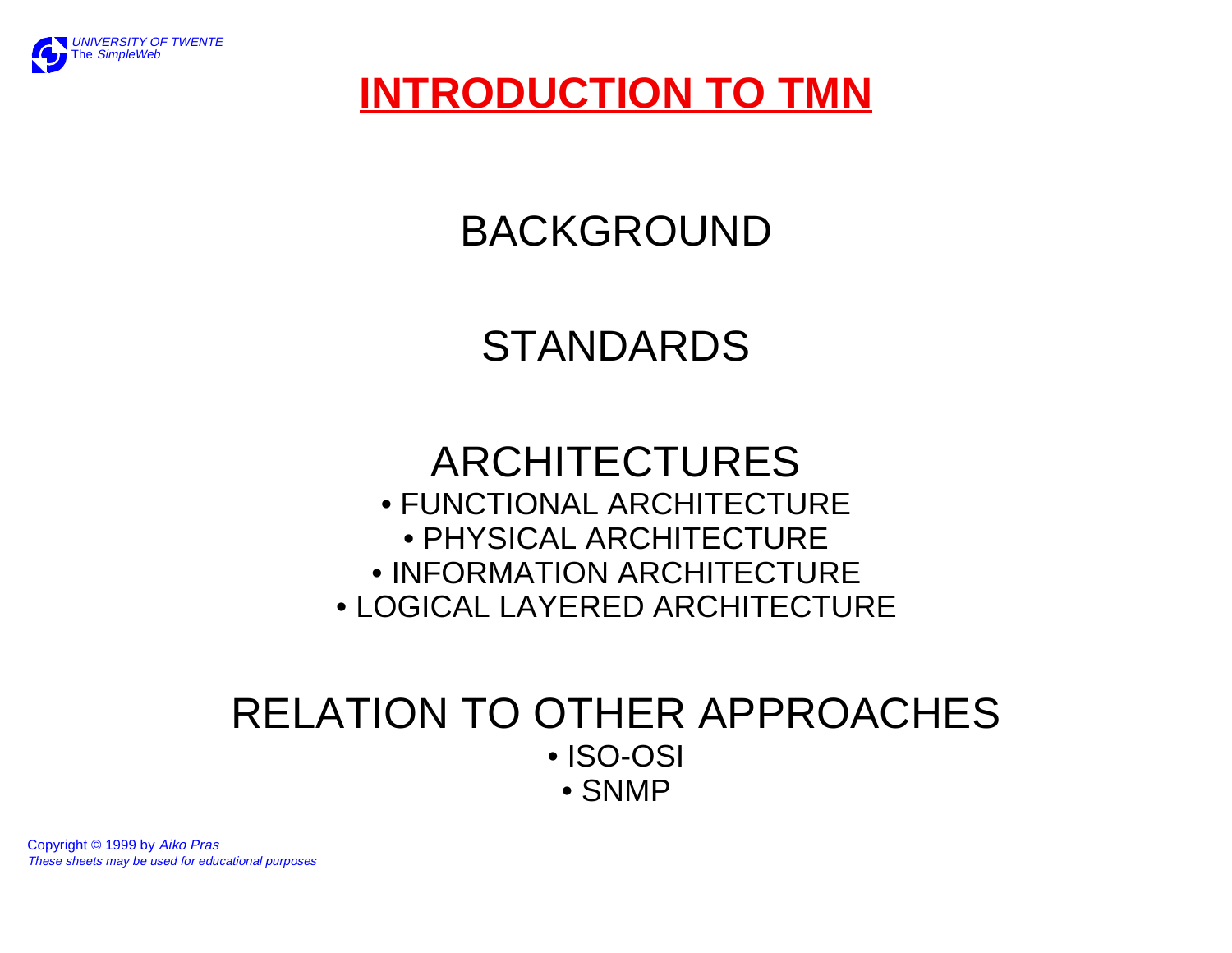

## **BACKGROUND**

### TELECOMMUNICATIONS MANAGEMENT NETWORK

# ITU-T

# DEFINITION STARTED 1985

## DEFINED IN M-SERIES • M.3010

# USES OSI SYSTEMS MANAGEMENT

FAMOUS FOR ITS MANAGEMENT HIERARCHY CONCEPT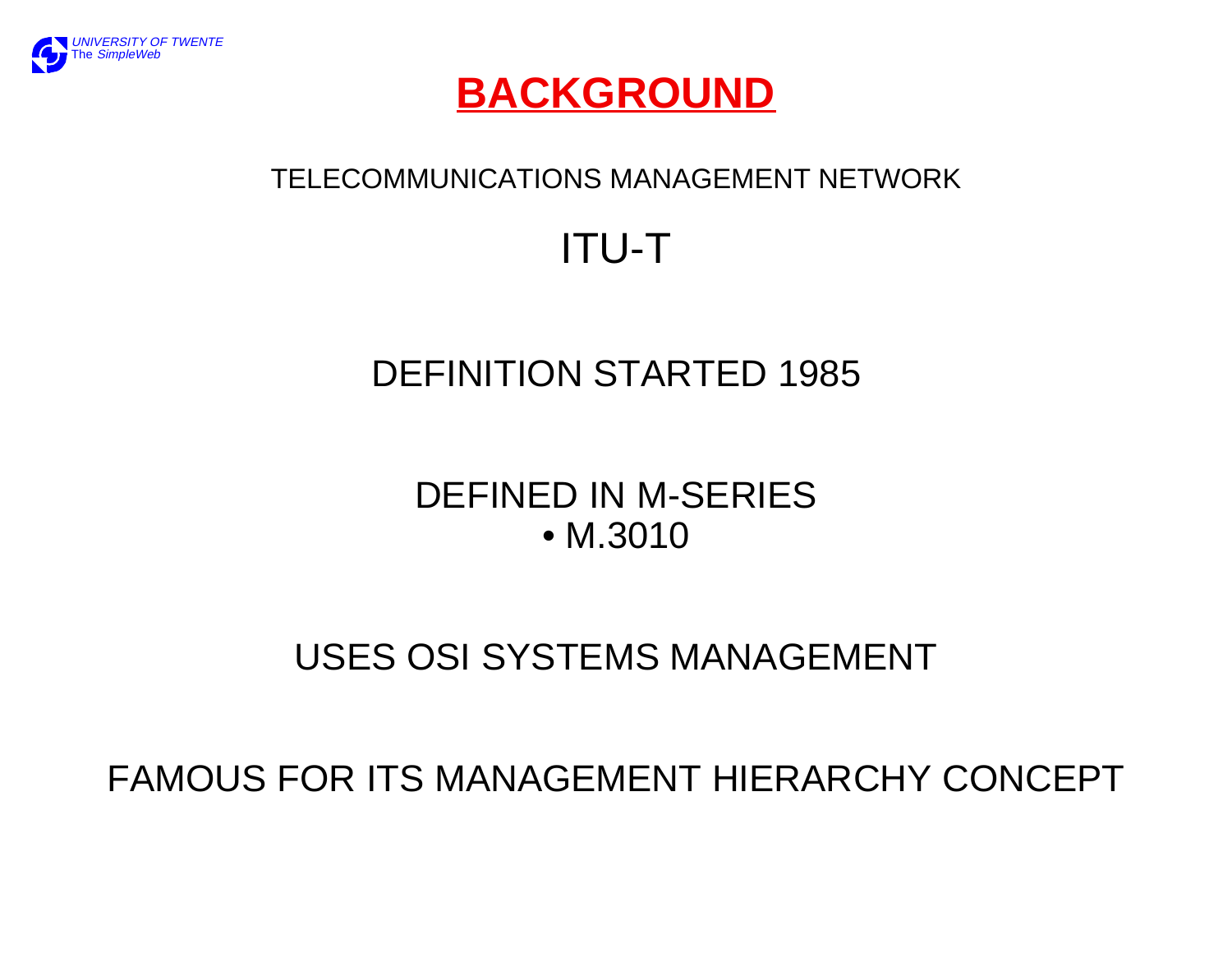

### **STRUCTURE**

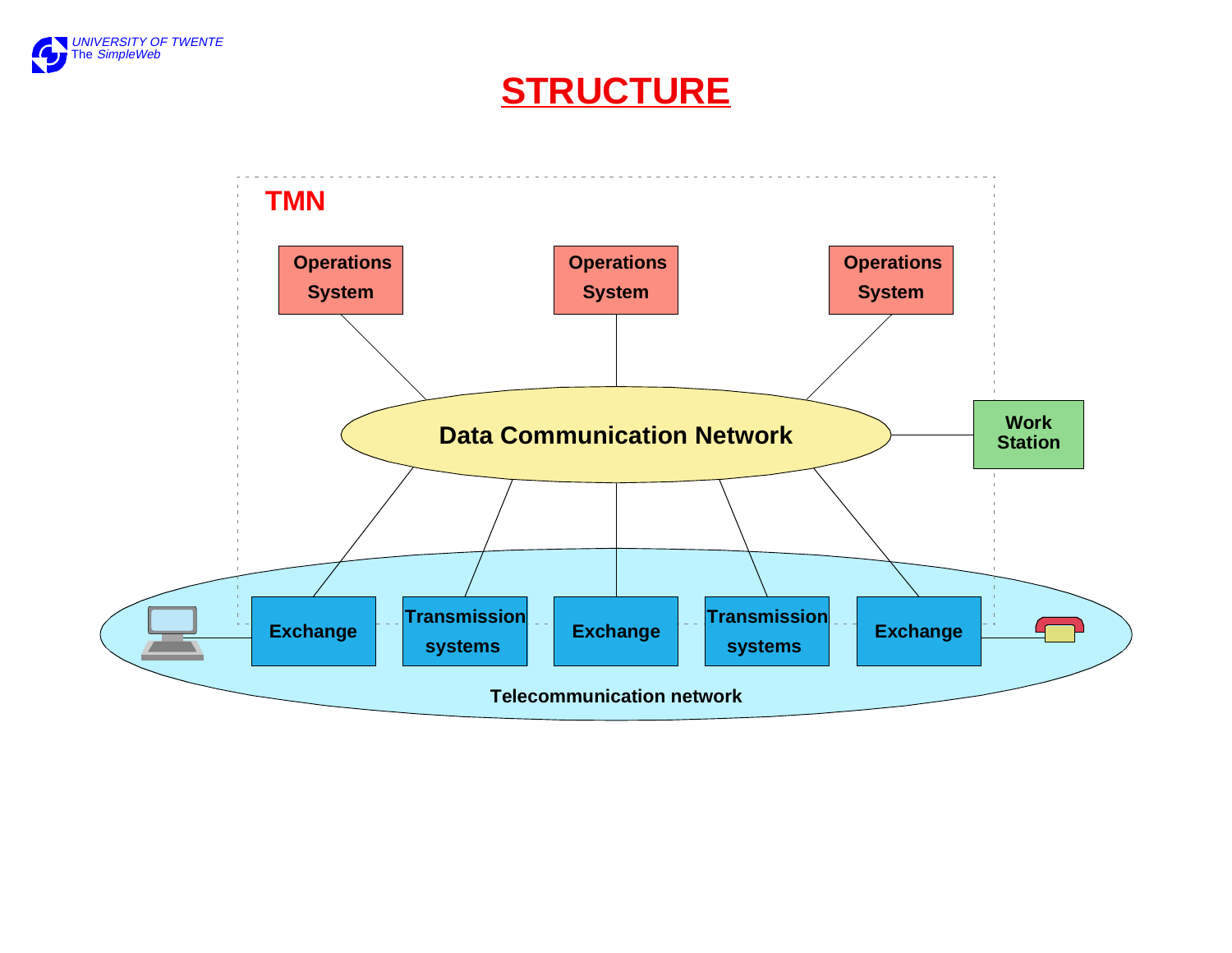



| <b>TITLE</b>                                                             | <b>NUMBER</b> | <b>DATE</b> |
|--------------------------------------------------------------------------|---------------|-------------|
| <b>Overview of TMN Recommendations</b>                                   | M.3000        | 10/94       |
| <b>Principles for a TMN</b>                                              | M.3010        | 05/96       |
| TMN interface specification methodology                                  | M.3020        | 07/95       |
| Generic network information model                                        | M.3100        | 07/95       |
| Managed object conformance statements for the generic network inf. model | M.3101        | 07/95       |
| Catalogue of TMN management information                                  | M.3180        | 10/92       |
| <b>TMN Management Services: Overview</b>                                 | M.3200        | 10/92       |
| <b>TMN management Services: Maintenance aspects of B-ISDN management</b> | M.3207.1      | 05/96       |
| TMN management Services: Fault and performance mgt. of the ISDN access   | M.3211.1      | 05/96       |
| TMN management capabilities presented at the F interface                 | M.3300        | 10/92       |
| Management requirements framework for the TMN X-interface                | M.3320        | 04/97       |
| <b>TMN management functions</b>                                          | M.3400        | 04/97       |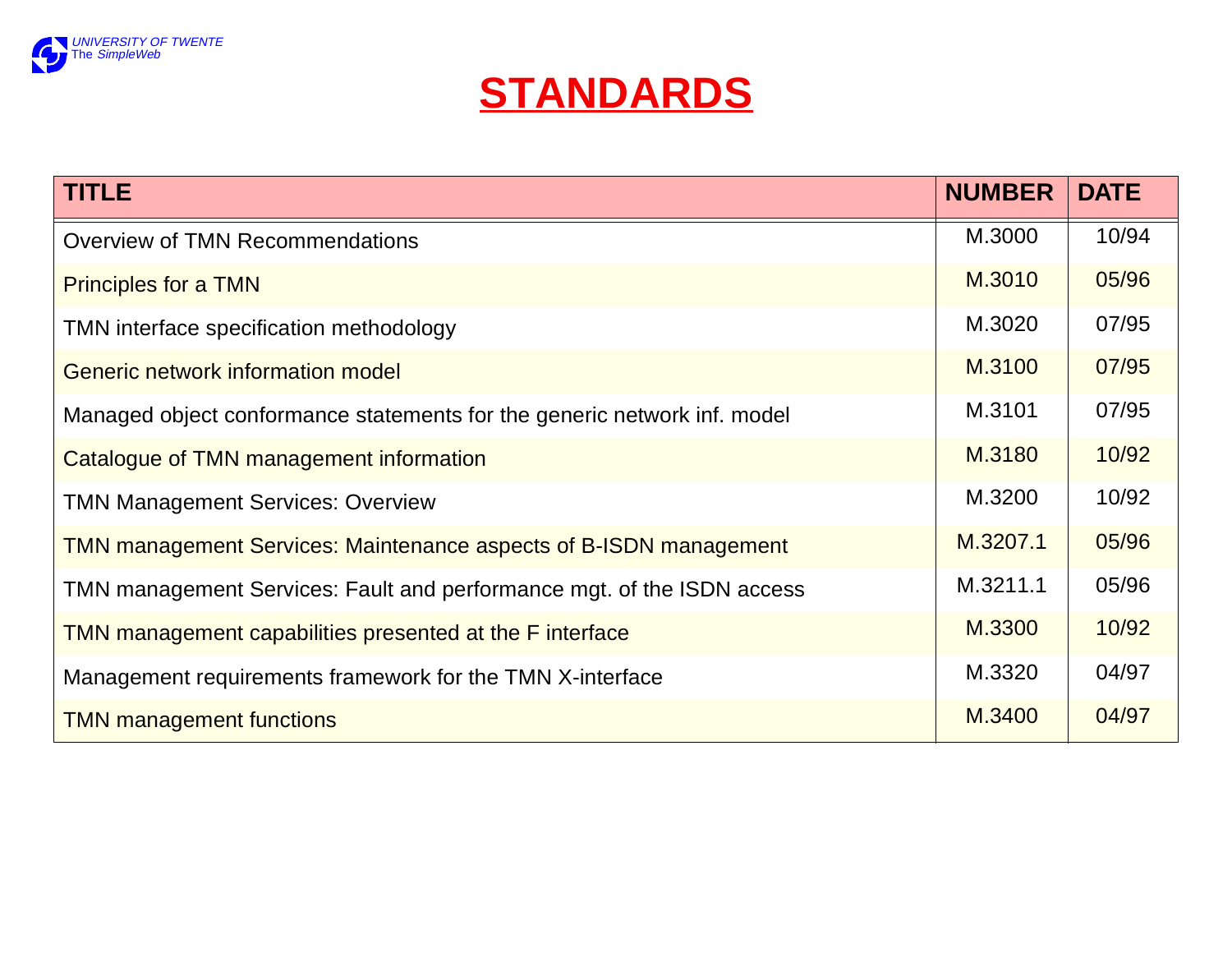

## **STANDARDS: RELATIONSHIP**

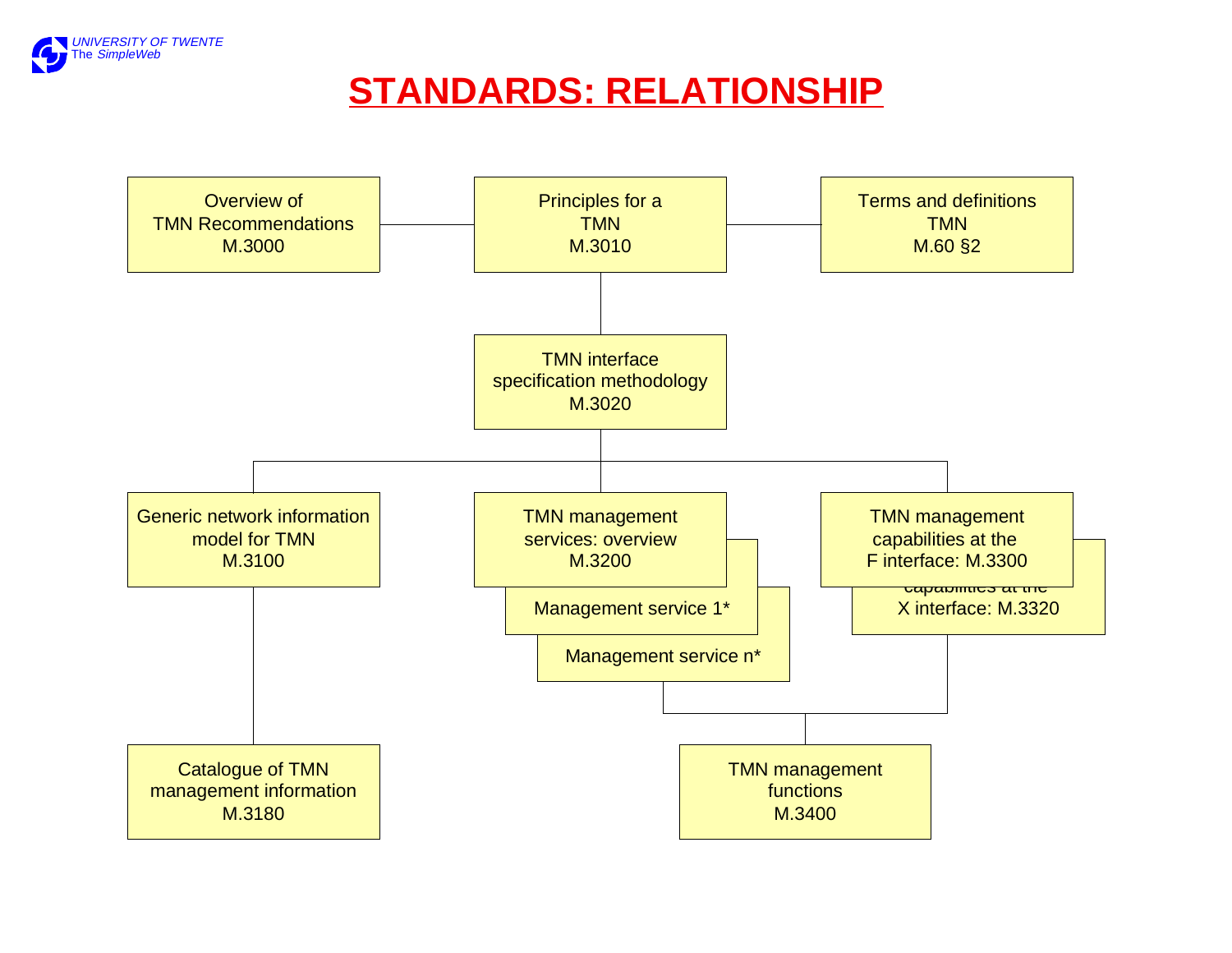

## **STANDARDS: ISDN**

| <b>TITLE</b>                                                                                                | <b>NUMBER</b> | <b>DATE</b> |
|-------------------------------------------------------------------------------------------------------------|---------------|-------------|
| Principles for the management of ISDNs                                                                      | M.3600        | 10/92       |
| Application of maintenance principles to ISDN subscriber installations                                      | M.3602        | 10/92       |
| Application of maintenance principles to ISDN basic rate access                                             | M.3603        | 10/92       |
| Application of maintenance principles to ISDN primary rate access                                           | M.3604        | 10/92       |
| Application of maintenance principles to static multiplexed basic rate access                               | M.3605        | 10/92       |
| Principles for applying the TMN concept to the management of B-ISDN                                         | M.3610        | 05/96       |
| Test management of the B-ISDN ATM layer using the TMN                                                       | M.3611        | 04/97       |
| Principles for the use of ISDN test calls, systems and responders                                           | M.3620        | 10/92       |
| Integrated management of the ISDN customer access                                                           | M.3621        | 07/95       |
| Management of the D-channel - Data link layer and network layer                                             | M.3640        | 10/92       |
| Management information model for the management of the data link and network layer of<br>the ISDN D channel | M.3641        | 10/94       |
| Network performance measurements of ISDN calls                                                              | M.3650        | 04/97       |
| ISDN interface management services                                                                          | M.3660        | 10/92       |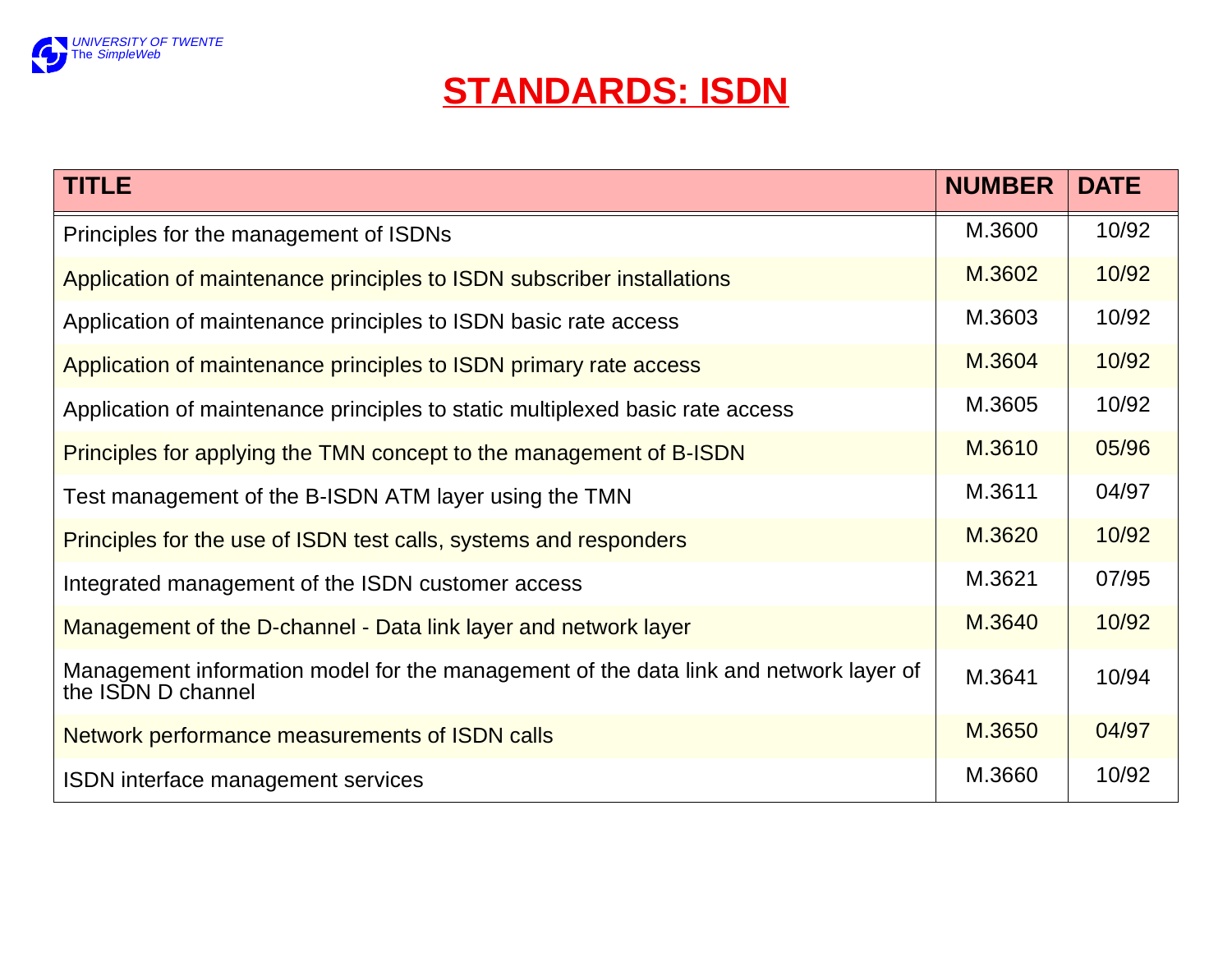

# **ARCHITECTURES**

# • FUNCTIONAL ARCHITECTURE

# • PHYSICAL ARCHITECTURE

# • INFORMATION ARCHITECTURE

# • LOGICAL LAYERED ARCHITECTURE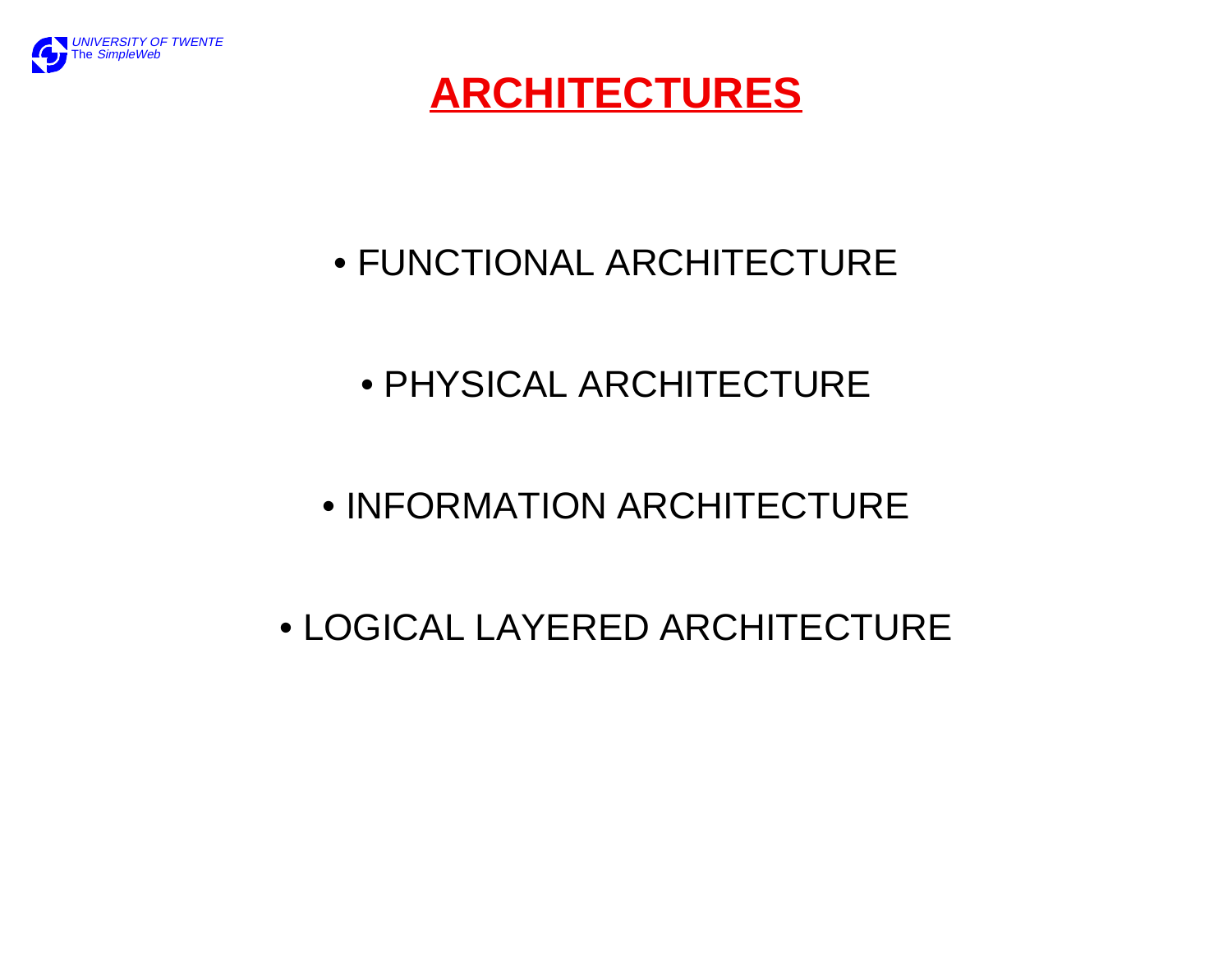

## **FUNCTIONAL ARCHITECTURE**



### **TMN Function blocks:**

OSF = Operations System Functions MF = Mediation FunctionsWSF = Work Station FunctionsNEF = Network Element FunctionsQAF = Q Adaptor Functions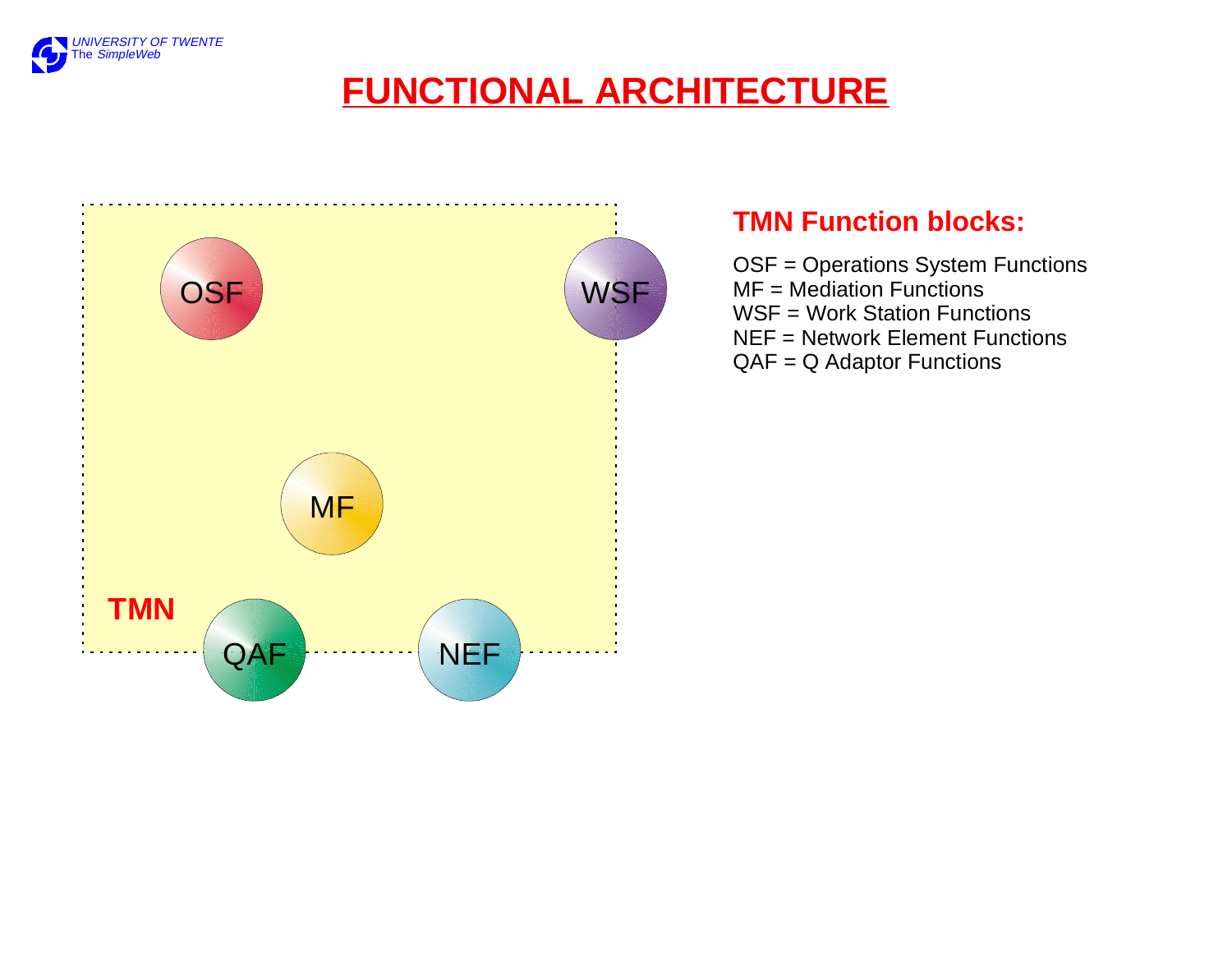

### **FUNCTIONAL ARCHITECTURE - EXAMPLE**

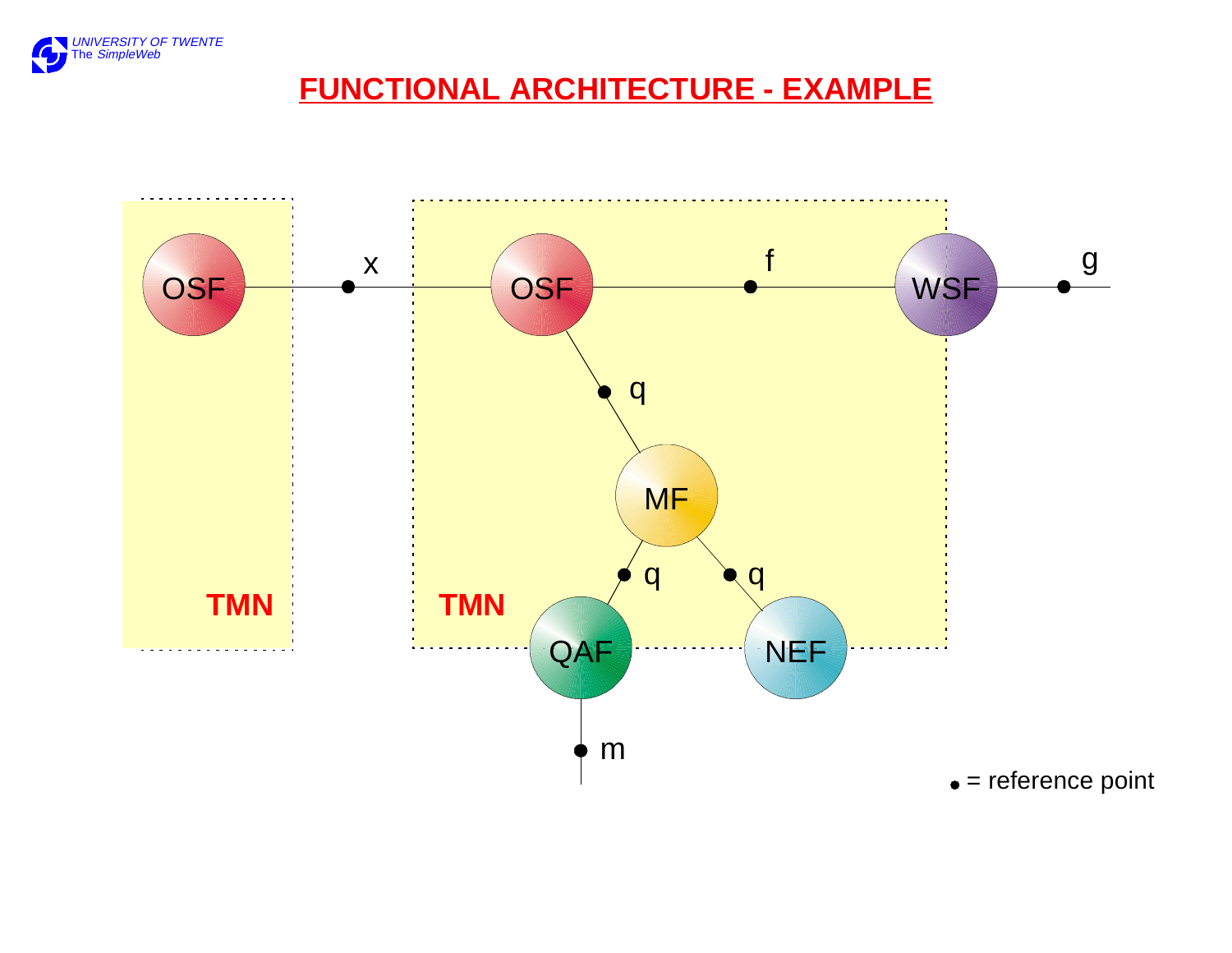

#### **OSF AND NEF**

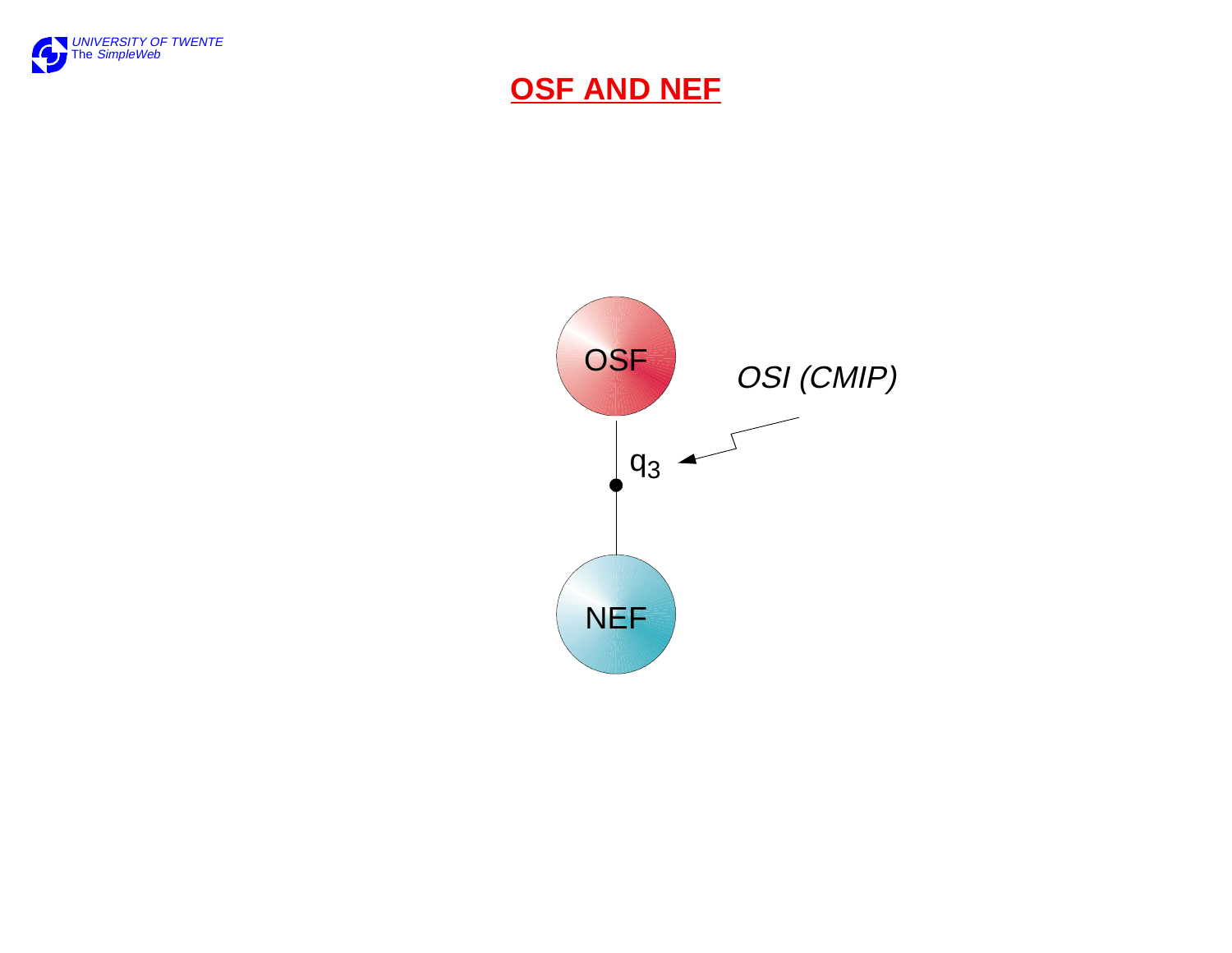

### **MEDIATION FUNCTIONS**



BETWEEN NEF AND OSF BETWEEN QAF AND OSF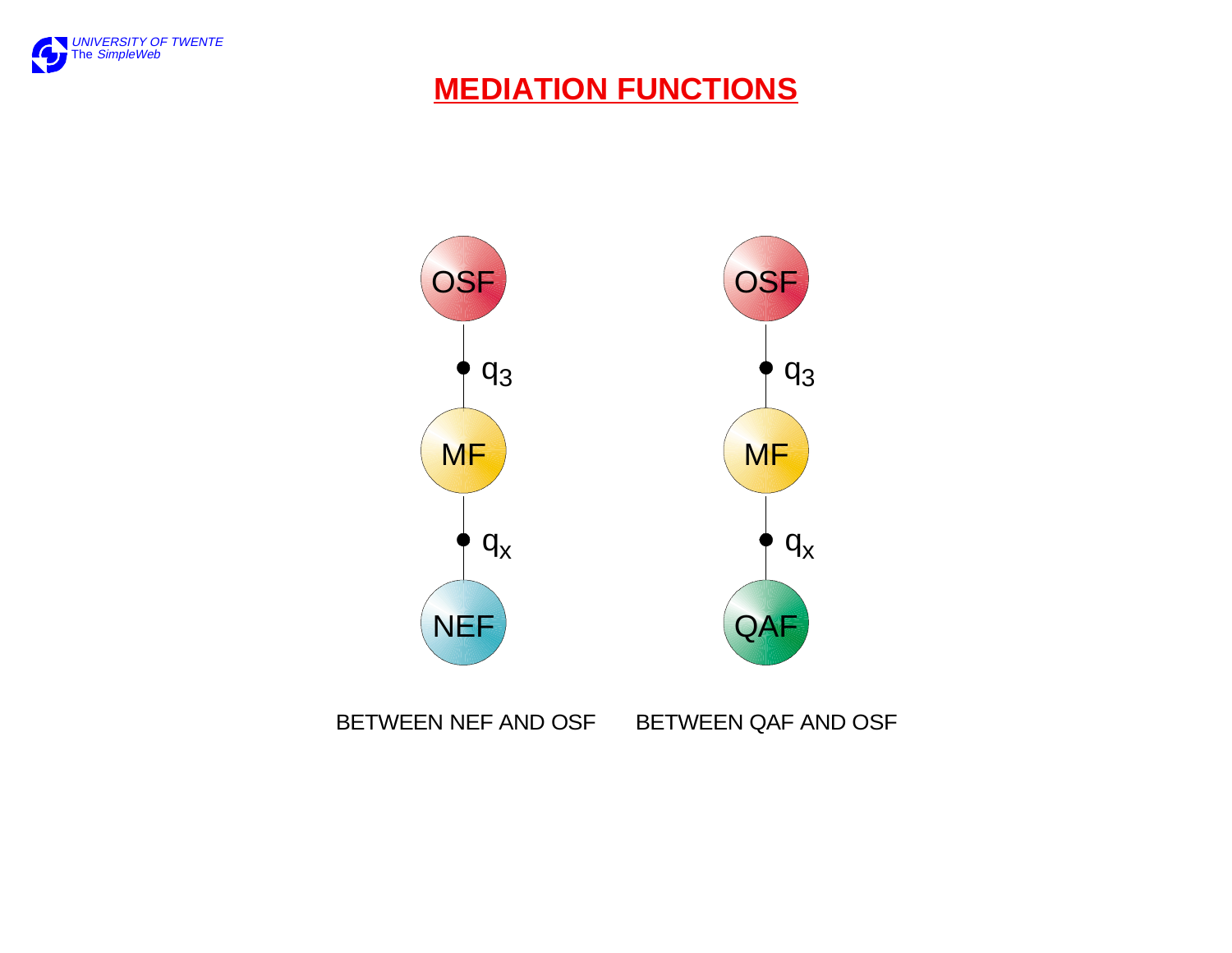

### **Q ADAPTOR FUNCTIONS**



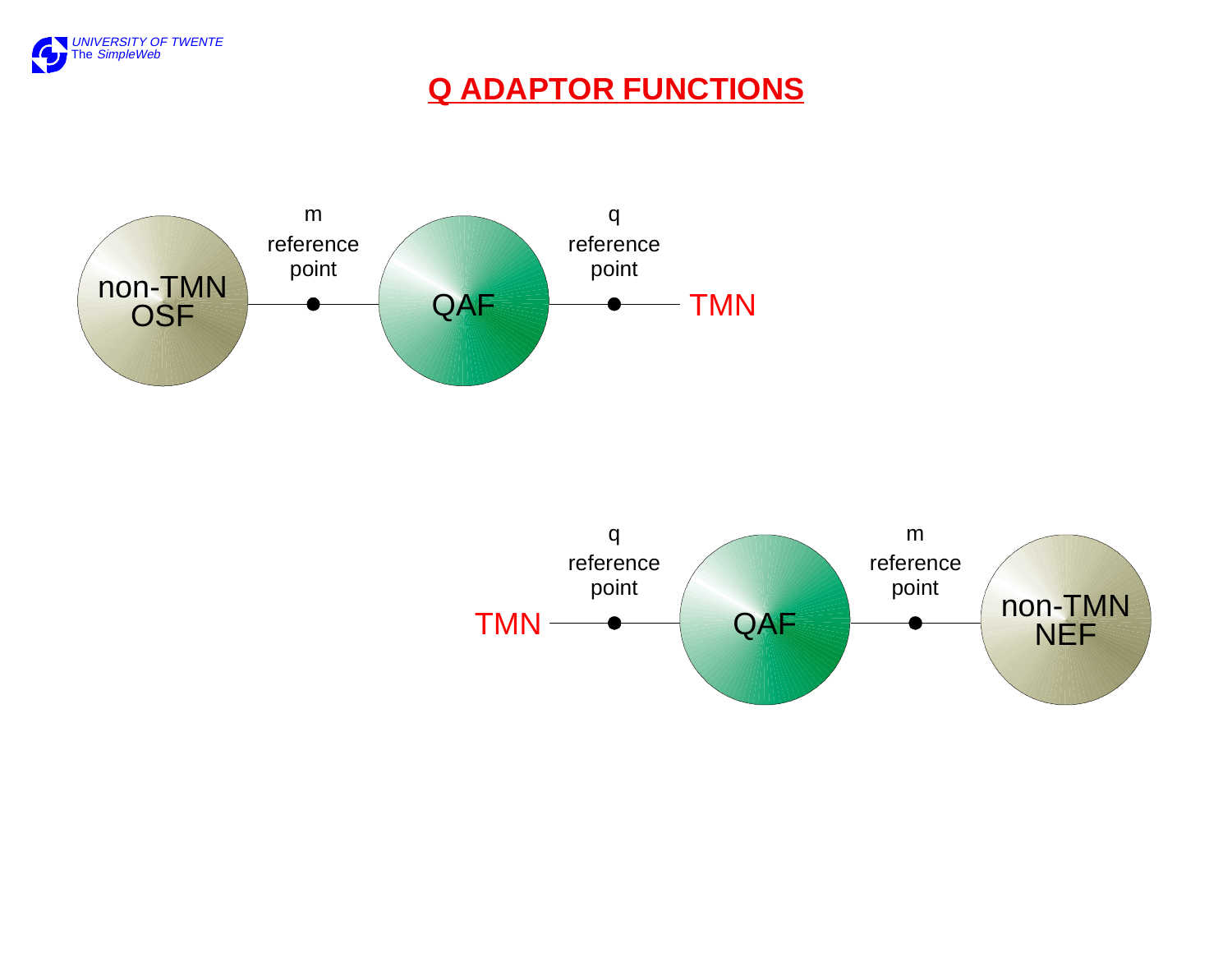

### **RELATION BETWEEN FUNCTION BLOCKS**

|                                       | <b>NEF</b> | <b>OSF</b>    | <b>MF</b> | $QAF_{q3}$  | $QAF_{qx}$ | <b>WSF</b>  | <b>Non-TMN</b>   |
|---------------------------------------|------------|---------------|-----------|-------------|------------|-------------|------------------|
| <b>NEF</b>                            |            | $q_3$         | $q_{x}$   |             |            |             |                  |
| <b>OSF</b>                            | $q_3$      | $x^*$ , $q_3$ | $q_3$     | $q_3$       |            | f           |                  |
| <b>MF</b>                             | $q_{x}$    | $q_3$         | $q_{x}$   |             | $q_{x}$    | $\mathsf f$ |                  |
| $QAF_{q3}$                            |            | $q_3$         |           |             |            |             | m                |
| $\mathsf{QAF}_{\mathsf{q}\mathsf{x}}$ |            |               | $q_{x}$   |             |            |             | m                |
| <b>WSF</b>                            |            | f             | f         |             |            |             | $g^{\star\star}$ |
| <b>Non-TMN</b>                        |            |               |           | $\mathsf m$ | m          | $g^{**}$    |                  |

 $m, g =$  non TMN reference points

 $*$  = x reference point only applies when each OSF is in a different TMN

\*\* = The g reference point lies between the WSF and the human user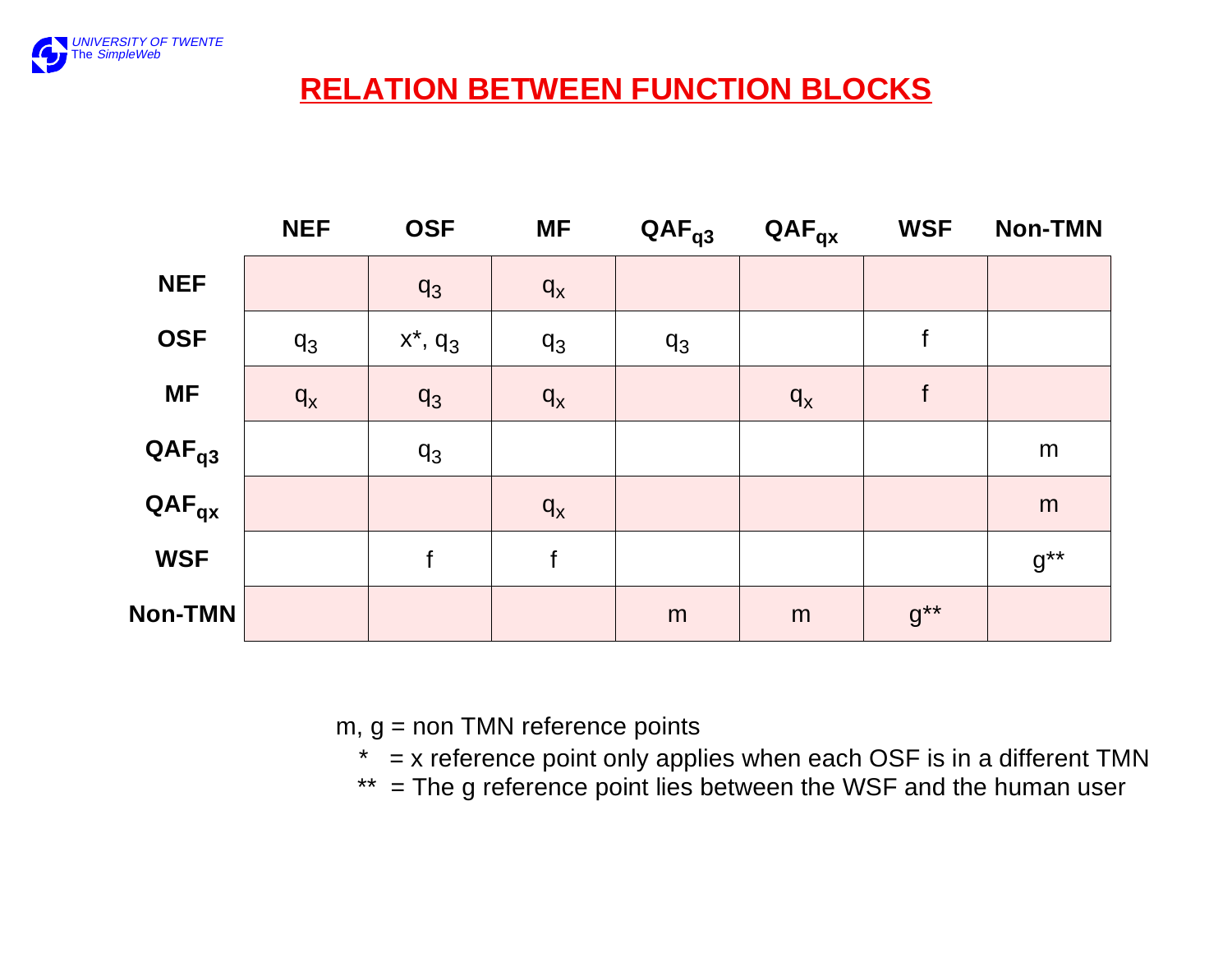

- MAF: MANAGEMENT APPLICATION FUNCTION
- ICF: INFORMATION CONVERSION FUNCTION
- WSSF: WORKSTATION SUPPORT FUNCTION
- UISF: USER INTERFACE SUPPORT FUNCTION
- MCF: MESSAGE COMMUNICATION FUNCTION
	- DSF: DIRECTORY SYSTEM FUNCTION
	- DAF: DIRECTORY ACCESS FUNCTION
		- SF: SECURITY FUNCTION

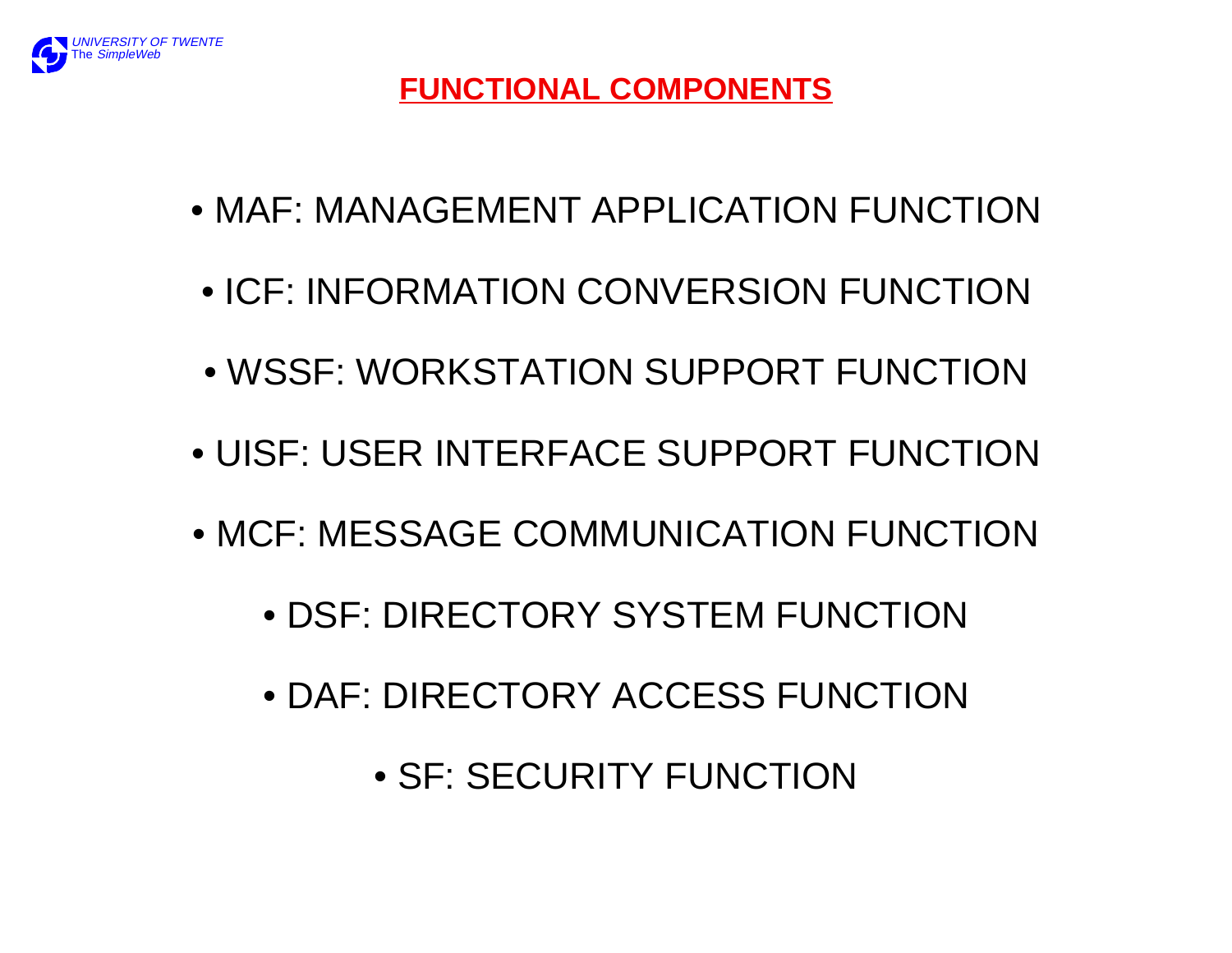

### **FUNCTION BLOCKS & FUNCTIONAL COMPONENTS**

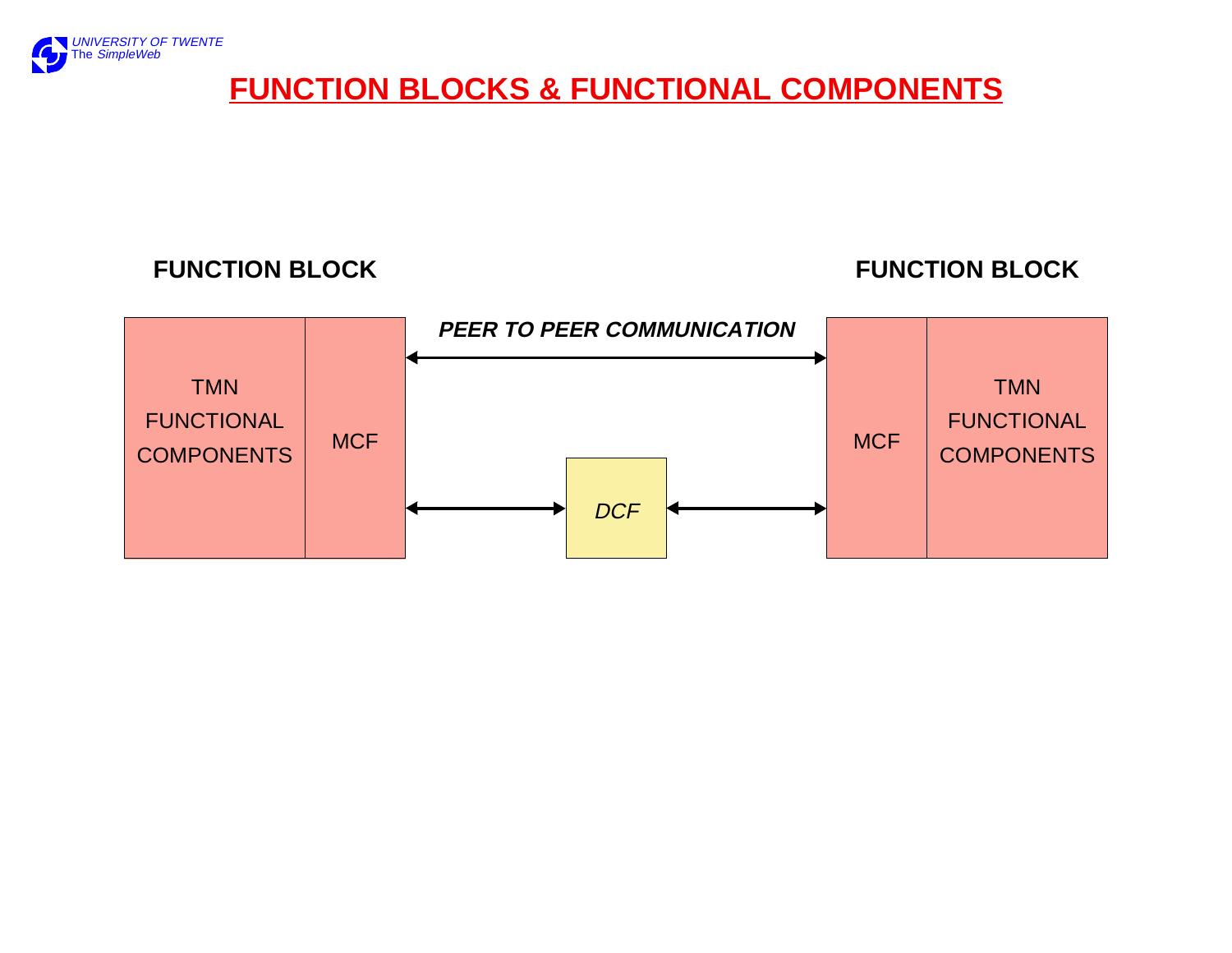

|             | MAF <sup>1</sup> | <b>ICF</b>     | <b>WSSF</b>    | <b>UISF</b> | <b>DSF</b>     | <b>DAF</b>     | <b>SF</b>      |
|-------------|------------------|----------------|----------------|-------------|----------------|----------------|----------------|
| <b>OSF</b>  | M                | $\overline{O}$ | $\overline{O}$ |             | $\overline{O}$ | $\overline{O}$ | $\overline{O}$ |
| <b>WSF</b>  | 2                | $\sqrt{2}$     |                | M           |                | $\overline{O}$ | $\overline{O}$ |
| NEF $q_3$   | M                |                |                |             | $\overline{O}$ | $\overline{O}$ | $\overline{O}$ |
| NEF $q_{x}$ | $\overline{O}$   |                |                |             | $\overline{O}$ | $\overline{O}$ | $\bigcirc$     |
| <b>MF</b>   | $\overline{O}$   | M              | $\overline{O}$ |             | $\overline{O}$ | $\overline{O}$ | $\overline{O}$ |
| $QAF q_3$   | $\overline{O}$   | M              |                |             | $\overline{O}$ | $\overline{O}$ | $\overline{O}$ |
| $QAF q_x$   | $\overline{O}$   | M              |                |             | $\overline{O}$ | $\overline{O}$ | $\overline{O}$ |

1: MAF is considered to be additional to any Agent or Manager activities and may be inconflict with ISO definitions 2: These functions (or equivalent) may be considered to be as part of the UISF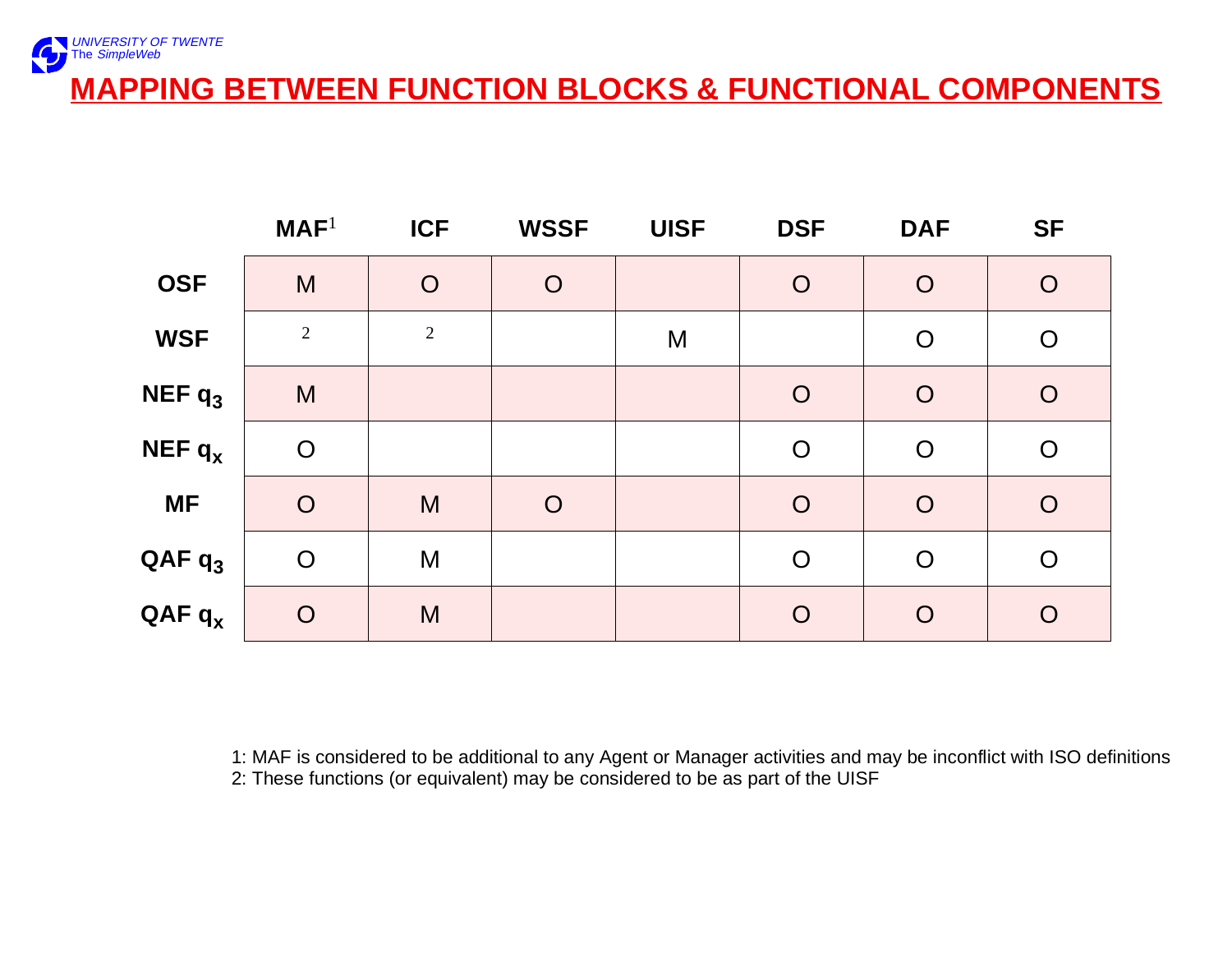

## **PHYSICAL ARCHITECTURE**



#### DEFINES THE VARIOUS TMN MANAGEMENT FUNCTIONS

DEFINES HOW THE VARIOUS TMN MANAGEMENTFUNCTIONS CAN BE IMPLEMENTED INTO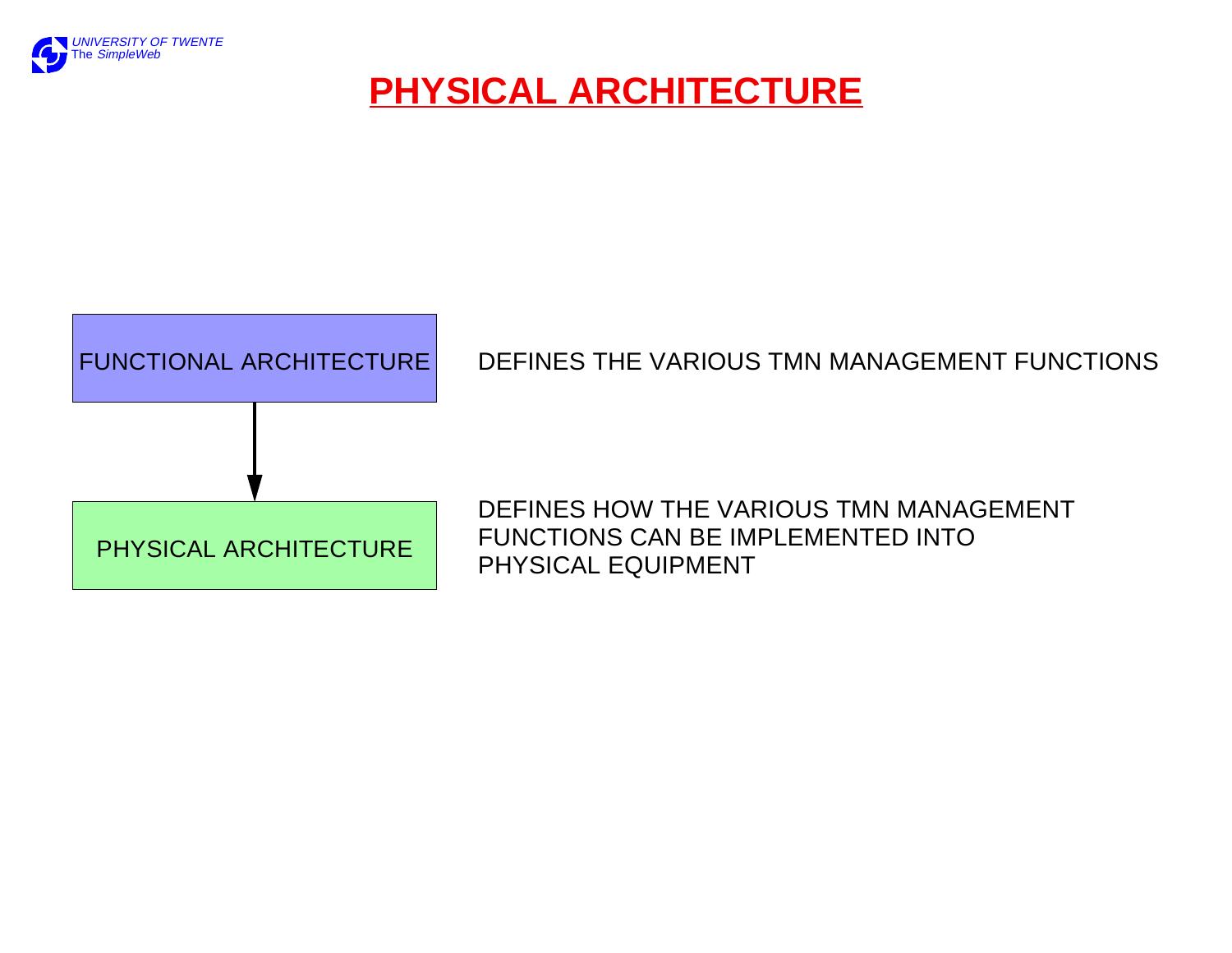

### **FUNCTIONAL VERSUS PHYSICAL ARCHITECTURE**

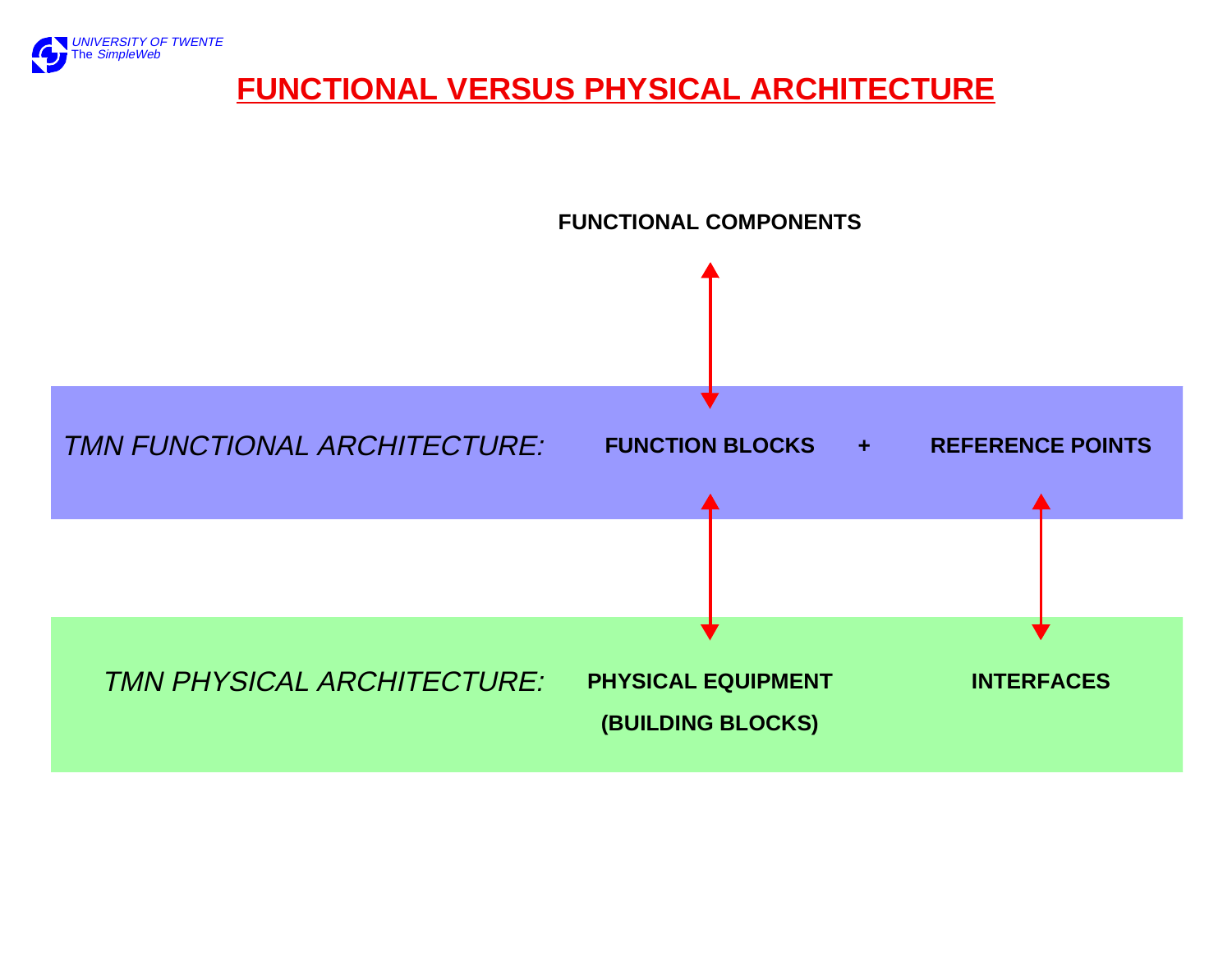

### **FUNCTION BLOCKS VERSUS BUIDING BLOCKS**

|            | <b>NEF</b> | <b>MF</b> | QAF | <b>OSF</b> | <b>WSF</b>         |
|------------|------------|-----------|-----|------------|--------------------|
| <b>NE</b>  | M          | O         | O   | O          | $\overline{O}{}^*$ |
| <b>MD</b>  |            | M         | O   |            | O                  |
| QA         |            |           | M   |            |                    |
| OS         |            | O         | O   | M          | O                  |
| <b>WS</b>  |            |           |     |            | M                  |
| <b>DCN</b> |            |           |     |            |                    |

- $M =$ Mandatory
- $O = Optional$
- $\mathsf{O}^*$  = may only be present

if OSF or MF is also present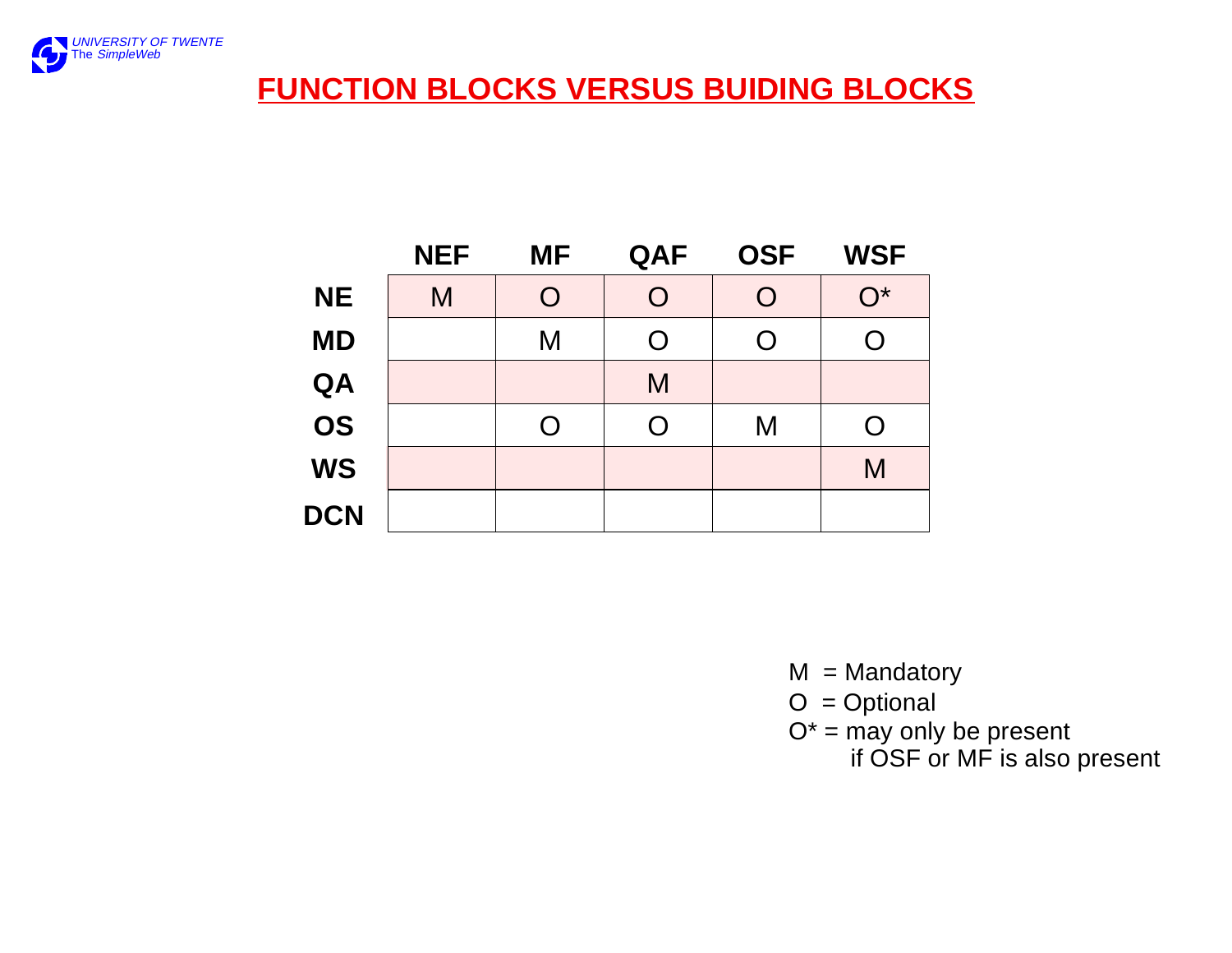

### **REFERENCE POINTS VERSUS INTERFACES**





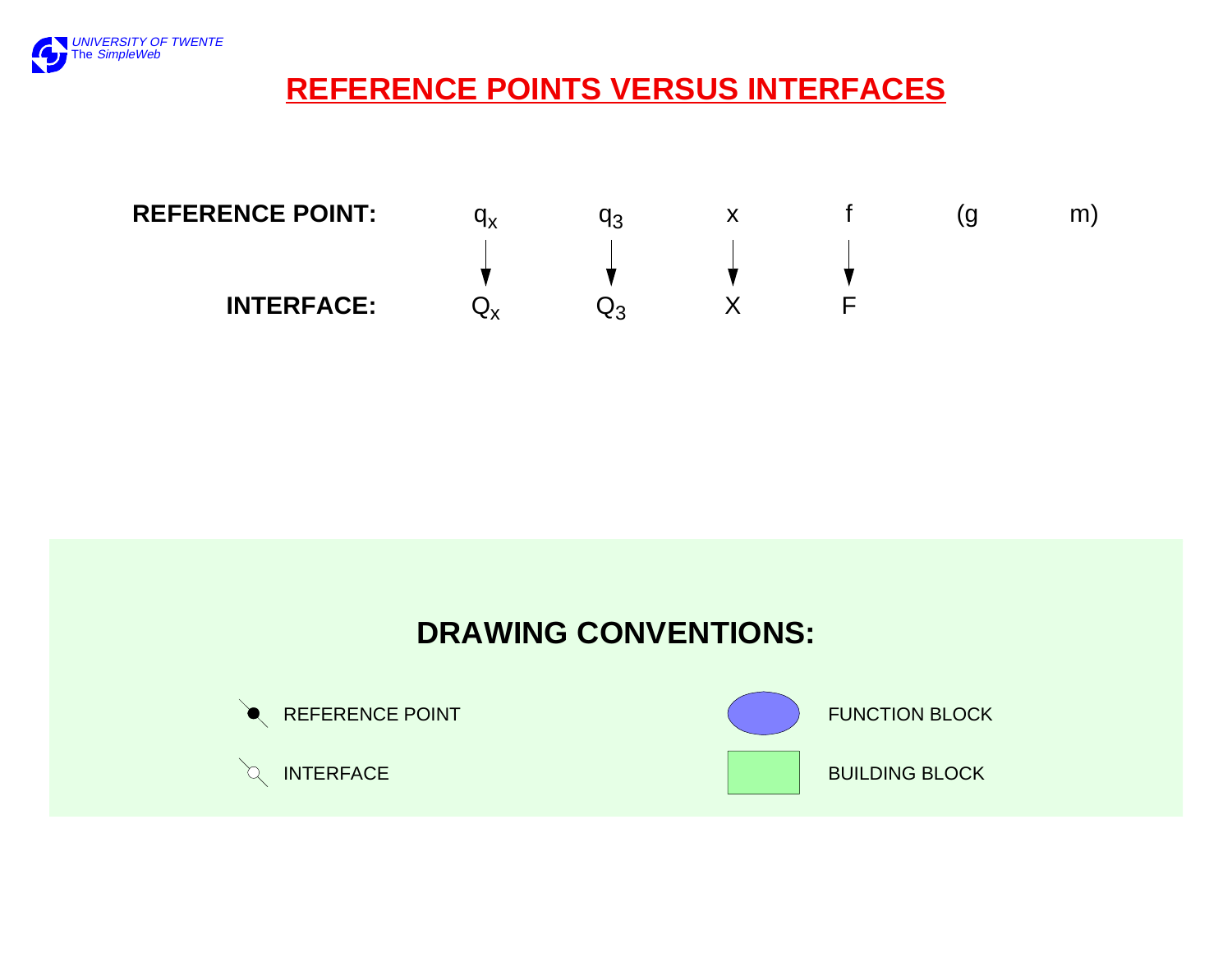

### **PHYSICAL ARCHITECTURE - EXAMPLE**

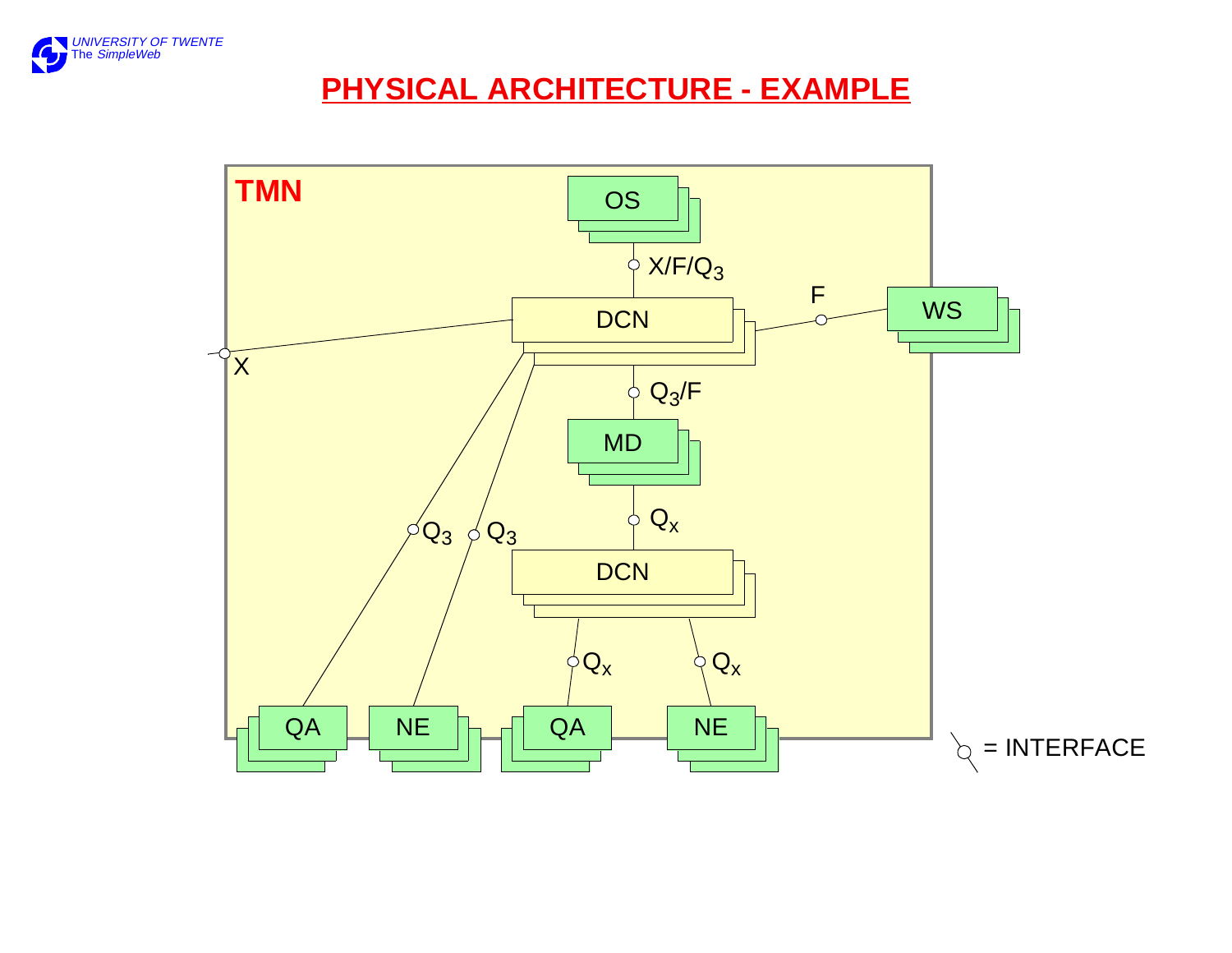

## **INFORMATION ARCHITECTURE**

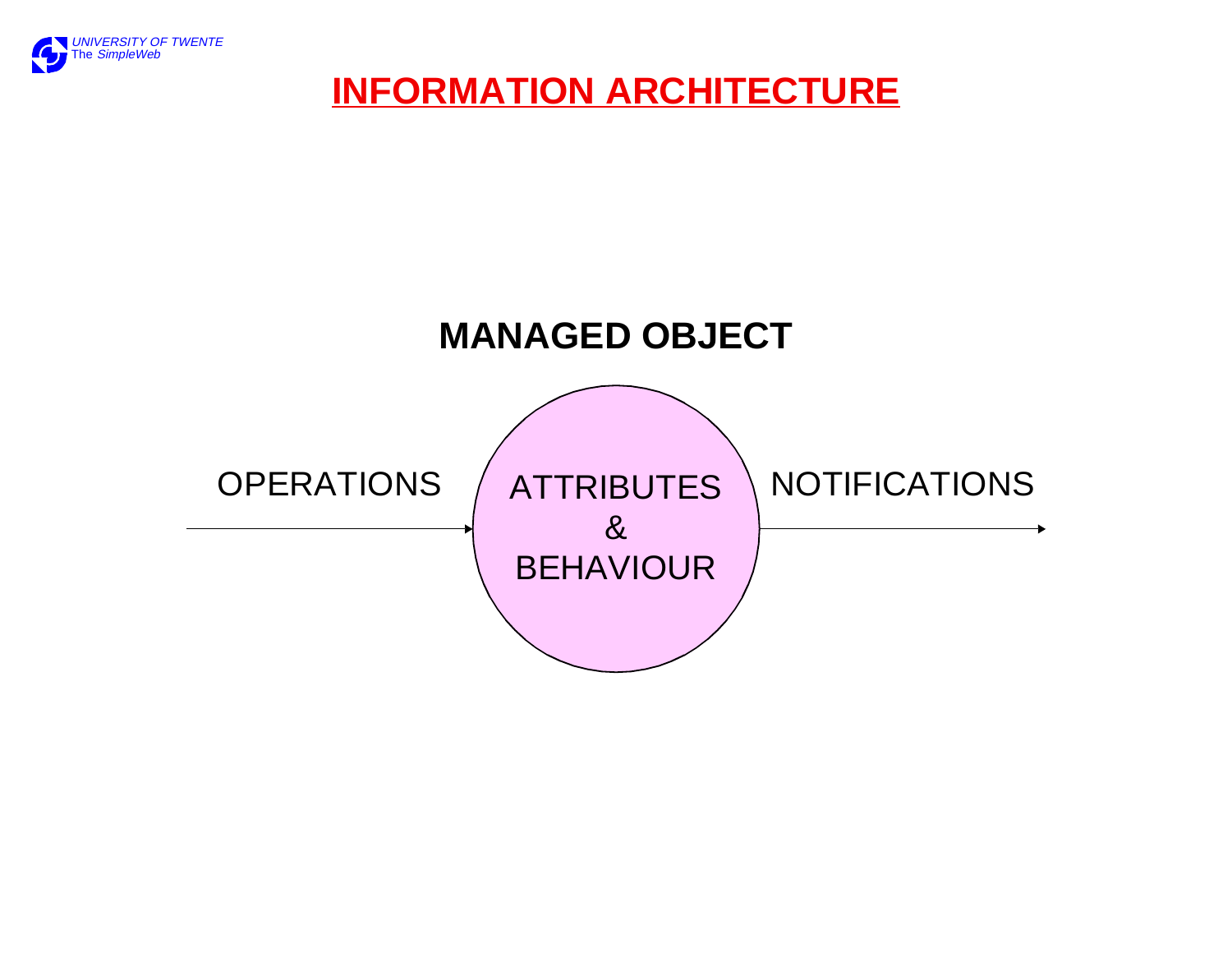

## **LOGICAL LAYERED ARCHITECTURE**

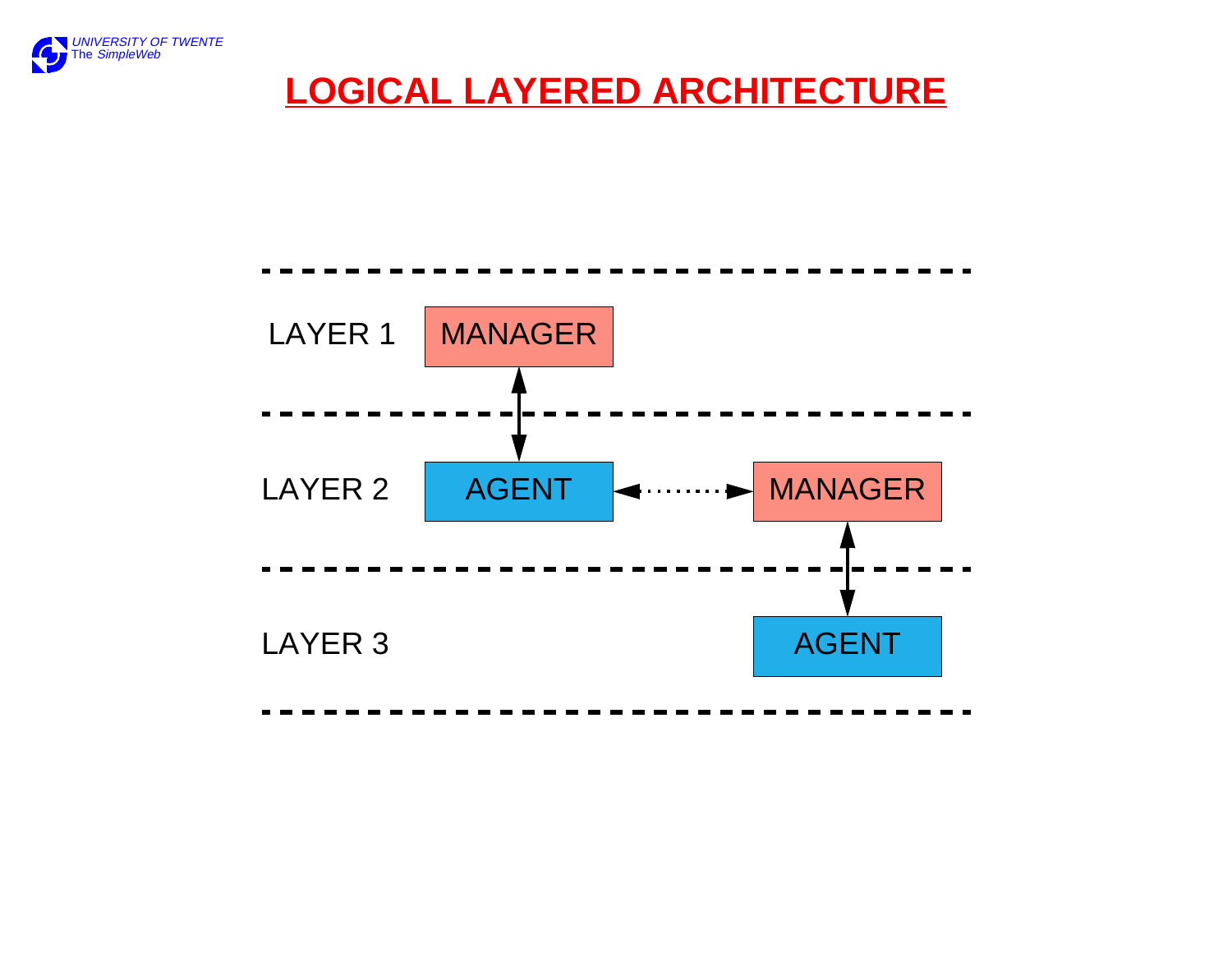

### **FUNCTIONAL HIERARCHY**

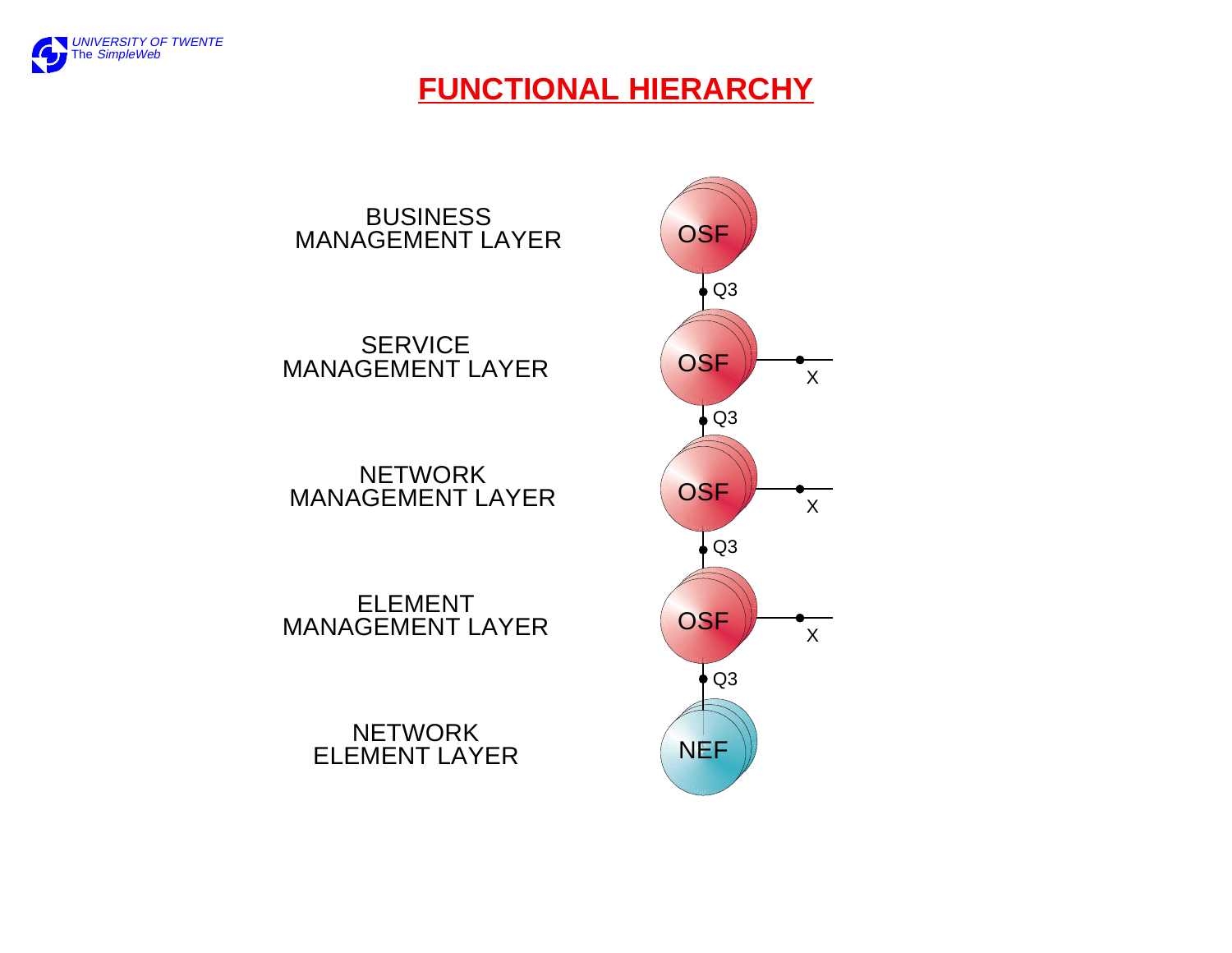

### **BT's RESPONSIBILITY MODEL**

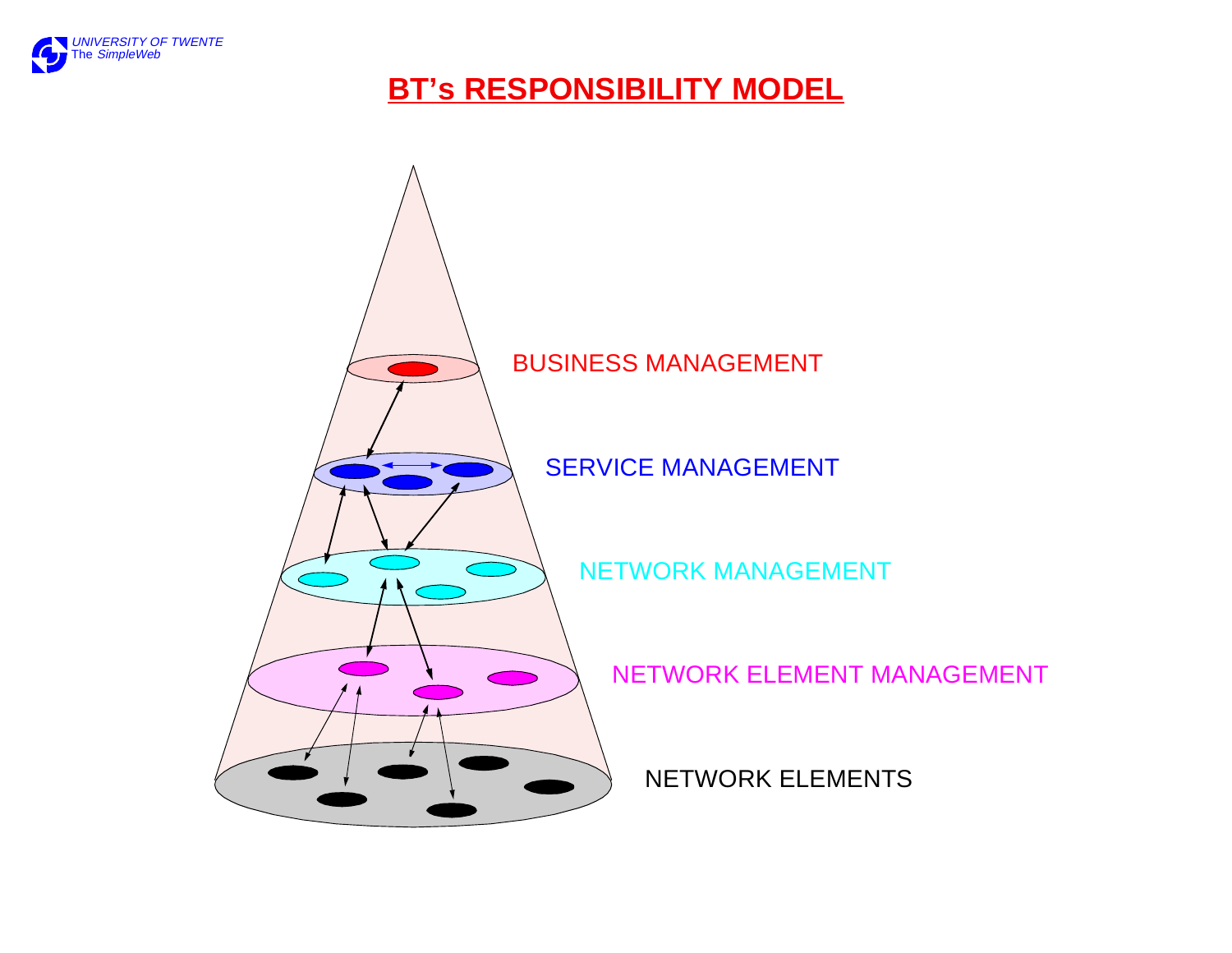

### **EXAMPLE: ISP WHO USES ATM LINKS**

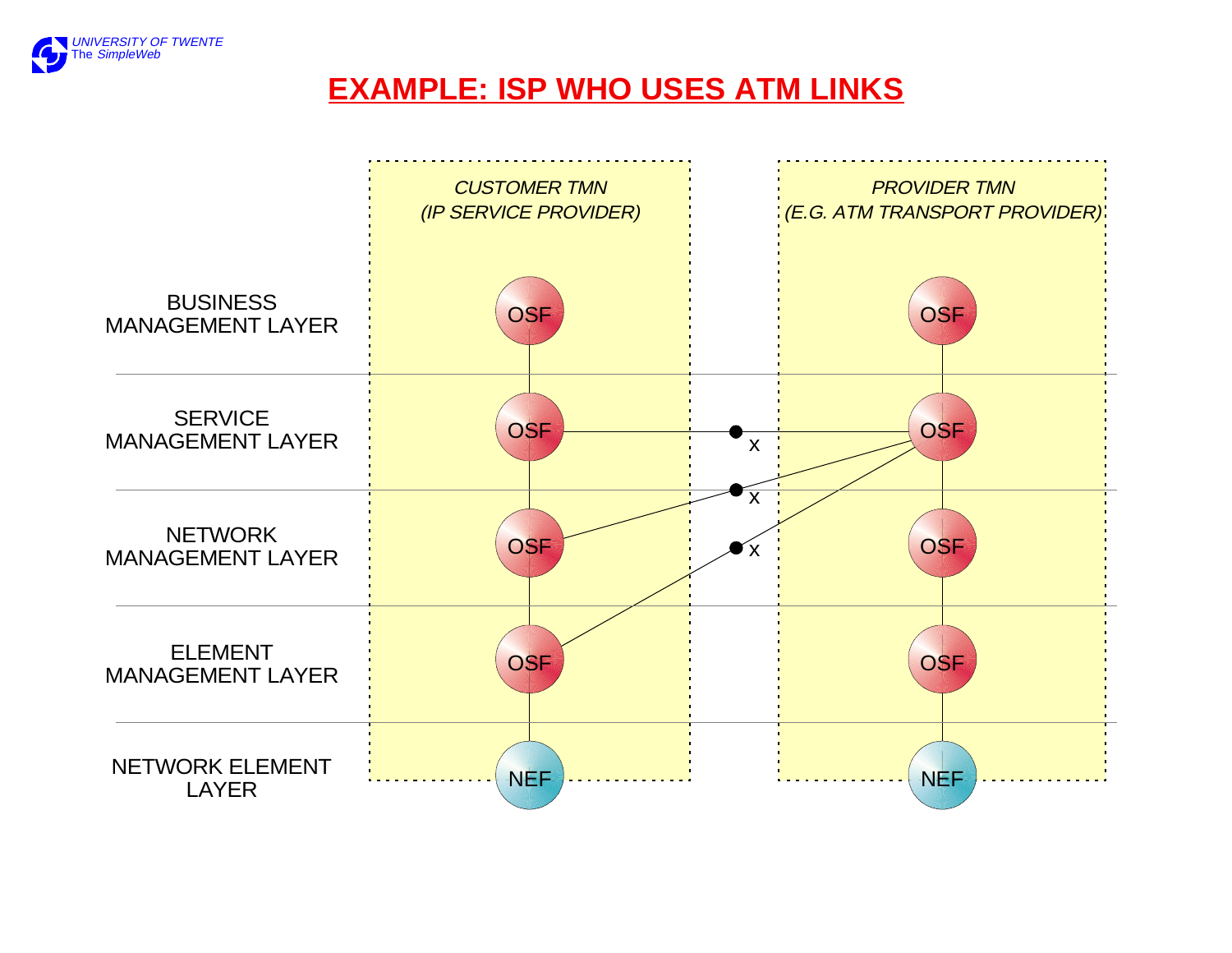

### **EXAMPLE: VALUE ADDED SERVICES**

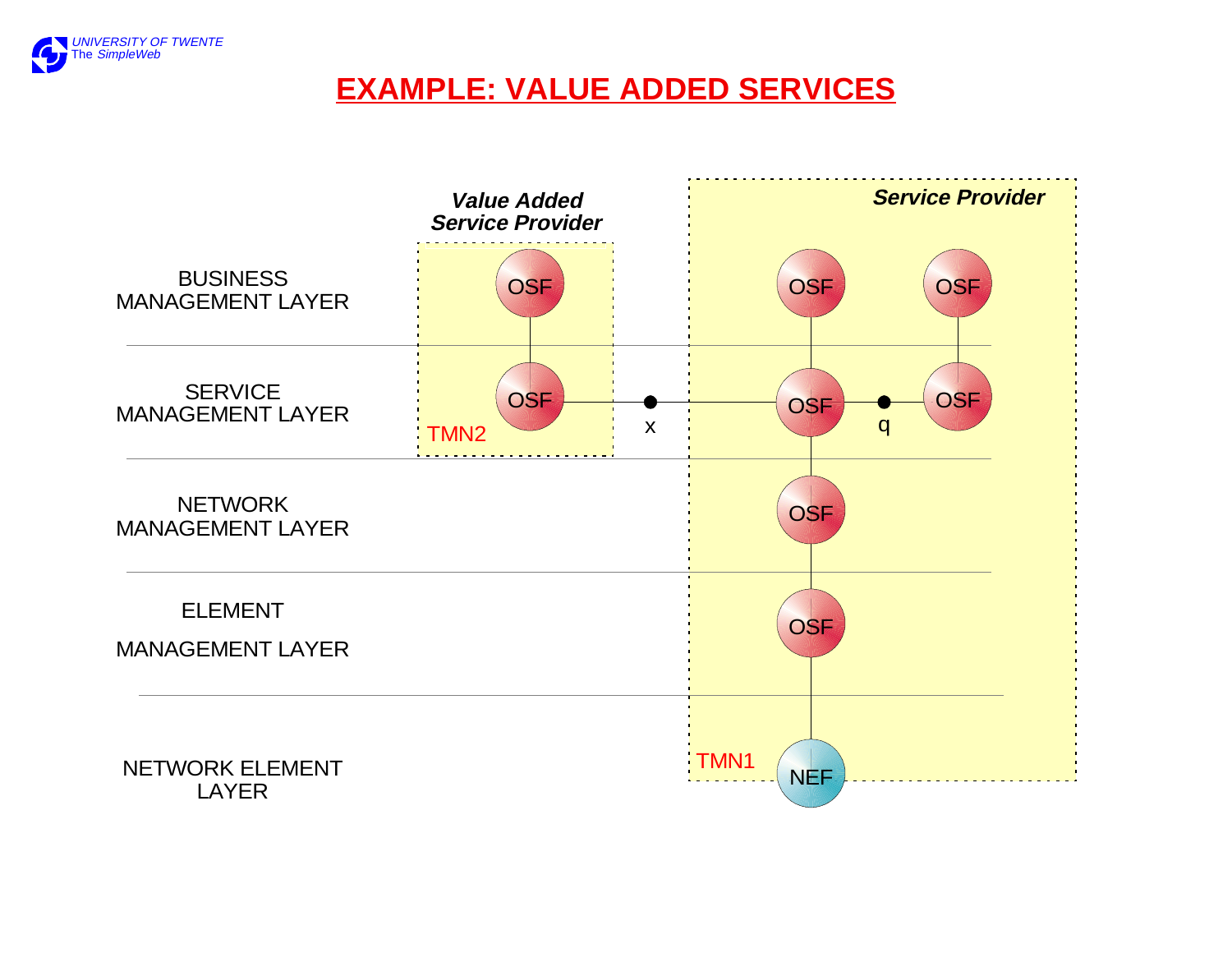

# **RELATION WITH ISO-OSI**

# REFERENCE TOISO MANAGEMENT STANDARDS

- SAME VIEW OF MANAGER-AGENT CONCEPT
	- SAME OO APPROACH

• SAME MANAGEMENT INFORMATION MODEL(INFORMATION ARCHITECTURE)

> • SAME PROTOCOLS(CMIP)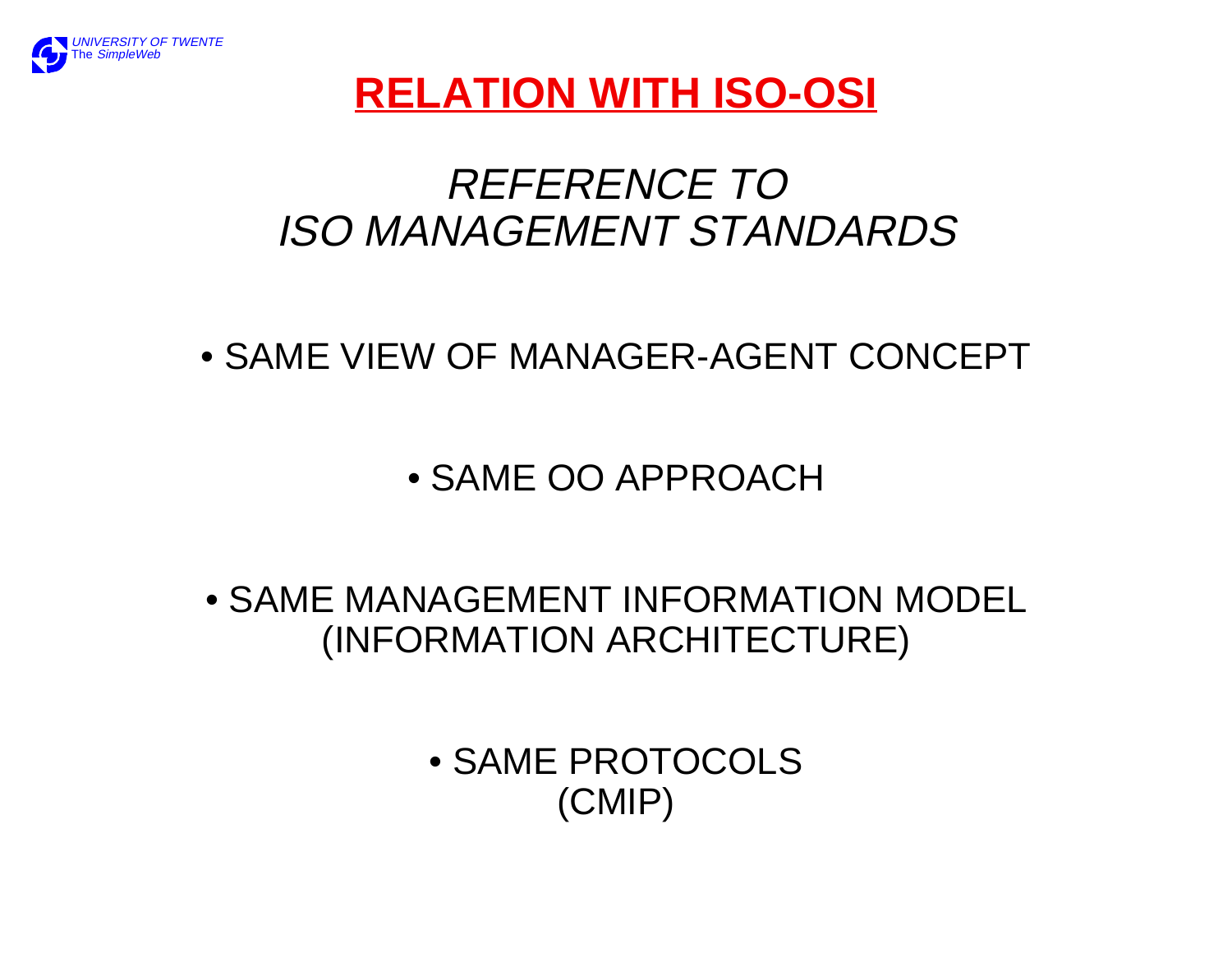

## **TMN VERSUS OSI CONCEPTS**

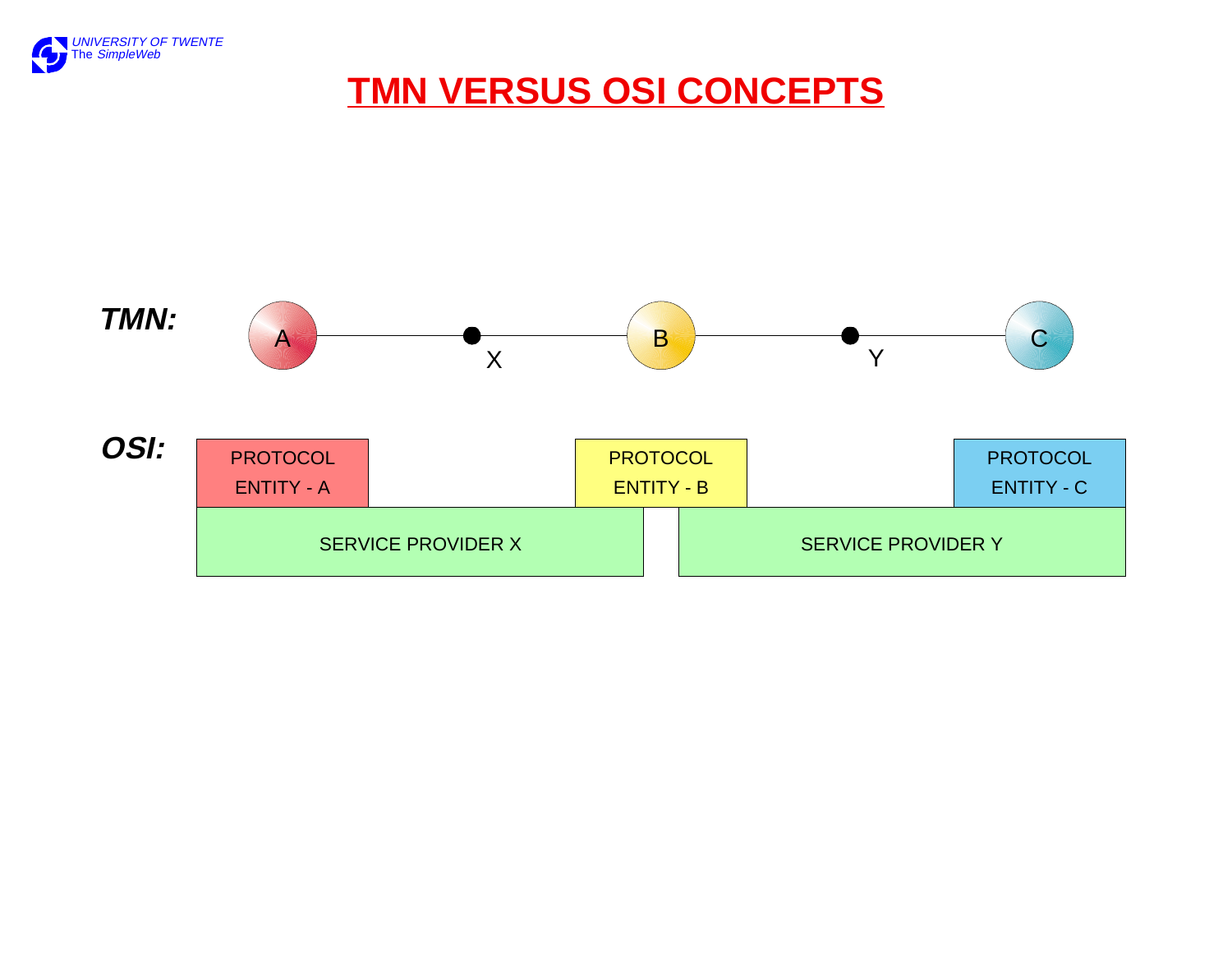

## **TMN VERSUS OSI CONCEPTS: OSF & NEF**